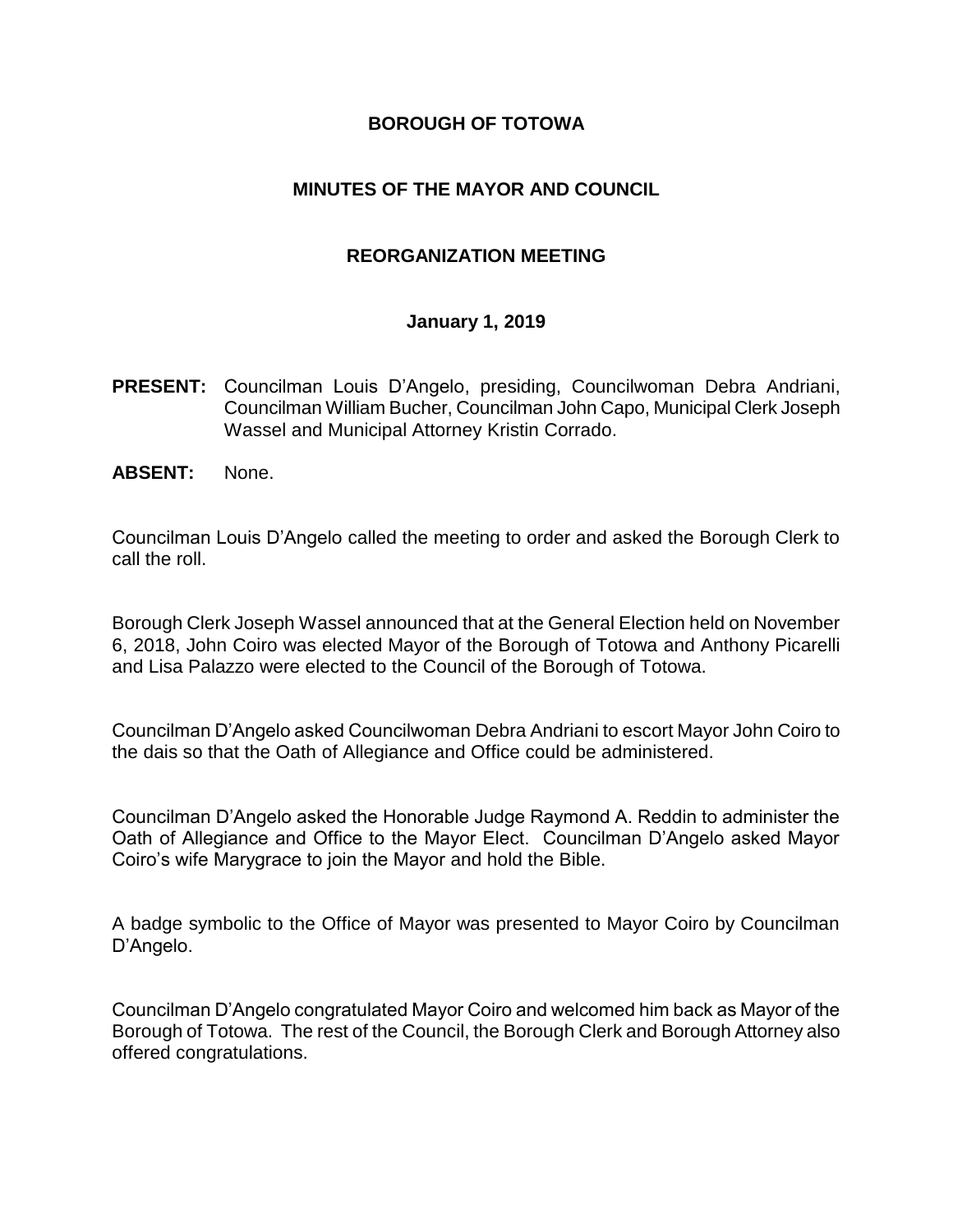Mayor Coiro welcomed everyone, wished everybody a Happy New Year and said he would share some other remarks during his address and message to the citizens of Totowa.

Mayor Coiro asked Councilman William Bucher to escort Councilman Anthony Picarelli and Councilman Louis D'Angelo to escort Councilwoman Lisa Palazzo to the dais so that the Oath of Allegiance and Office could be administered.

Mayor Coiro asked the Honorable Judge Raymond A. Reddin to administer the Oath of Allegiance and Office to the Councilman and Councilwoman Elect. Mayor Coiro called up Councilman Picarelli's fiancé Jamie Peters to hold the Bible and Councilwoman Palazzo's husband Dan to hold the Bible.

Badges symbolic to the Office of Council were presented to Councilman Picarelli and Councilwoman Palazzo by Mayor Coiro.

Mayor Coiro congratulated Councilman Picarelli and Councilwoman Palazzo and welcomed them back to the Council. The rest of the Council, the Borough Clerk and Borough Attorney also offered congratulations.

Councilman Picarelli thanked Chairman Peter Murphy, the Mayor and Council, his family and friends and the residents of Totowa for all their support.

Councilwoman Palazzo said she was excited to continue her tenure and thanked the Mayor and Council, Chairman Murphy and Senator Kristin Corrado.

Mayor Coiro welcomed the guests and citizens to the annual Reorganization Meeting of the Mayor and Council.

Mayor Coiro announced that the Reorganization Meeting of the 2019 Borough Council was now in session.

Mayor Coiro asked the Borough Clerk to call the roll of the 2019 Borough Council.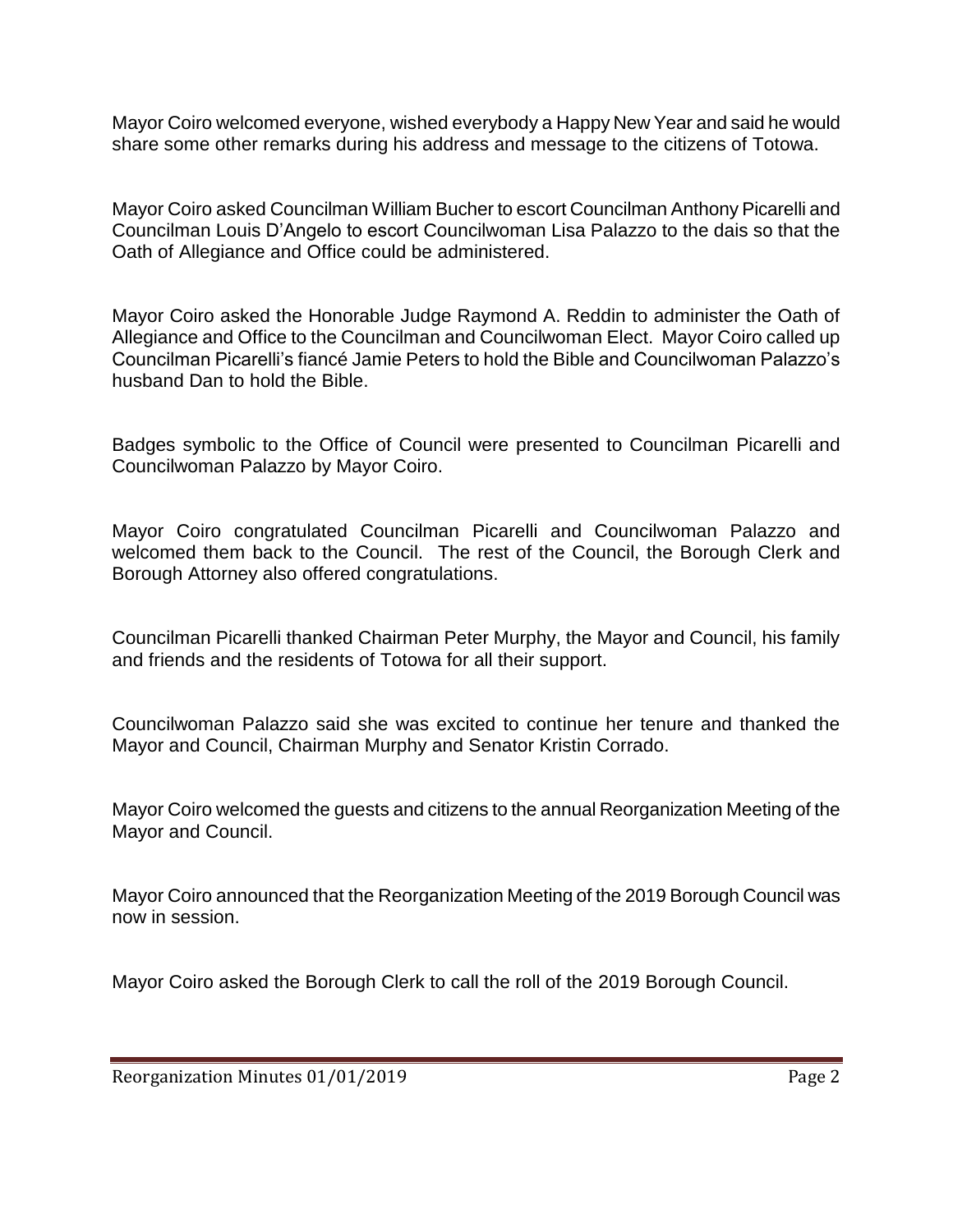- **PRESENT:** Mayor John Coiro, presiding, Councilman Lou D'Angelo, Councilwoman Debra Andriani, Councilman Anthony Picarelli, Councilman William Bucher, Councilman John Capo and Councilwoman Lisa Palazzo.
- **ABSENT:** None.

Mayor Coiro asked Monsignor Naughton to give the invocation.

Mayor Coiro asked the public to join the Mayor and Council in the Pledge of Allegiance to the Flag.

The following Statement of the Meeting as required by New Jersey Statutes was read by the Borough Clerk:

This meeting of the Mayor and Council held on this First Day of January, 2019, is being held in accordance with the Annual Notice of the Schedule of Meetings as required by Chapter 231, P.L. 1975 of the State of New Jersey, as amended. The agenda for this meeting has been prepared and distributed to the Mayor and Council and a copy has been on file in the Office of the Borough Clerk.

Mayor Coiro called for the election of Council President for the 2019 Borough Council.

Councilwoman Andriani nominated Councilman Lou D'Angelo for the position of Council President for the year 2019, seconded by Councilman Picarelli.

There being no further nominations, there was a motion by Councilwoman Andriani, seconded by Councilman Picarelli that Councilman D'Angelo be elected as Council President for the year 2019. On roll call vote, all members of the Council present voted in the affirmative.

Mayor Coiro announced that Councilman Lou D'Angelo has been elected as Council President of the Borough of Totowa for the year 2019.

Mayor Coiro announced that Councilman Anthony Picarelli will present the following resolutions to the Governing Body for their consideration and adoption.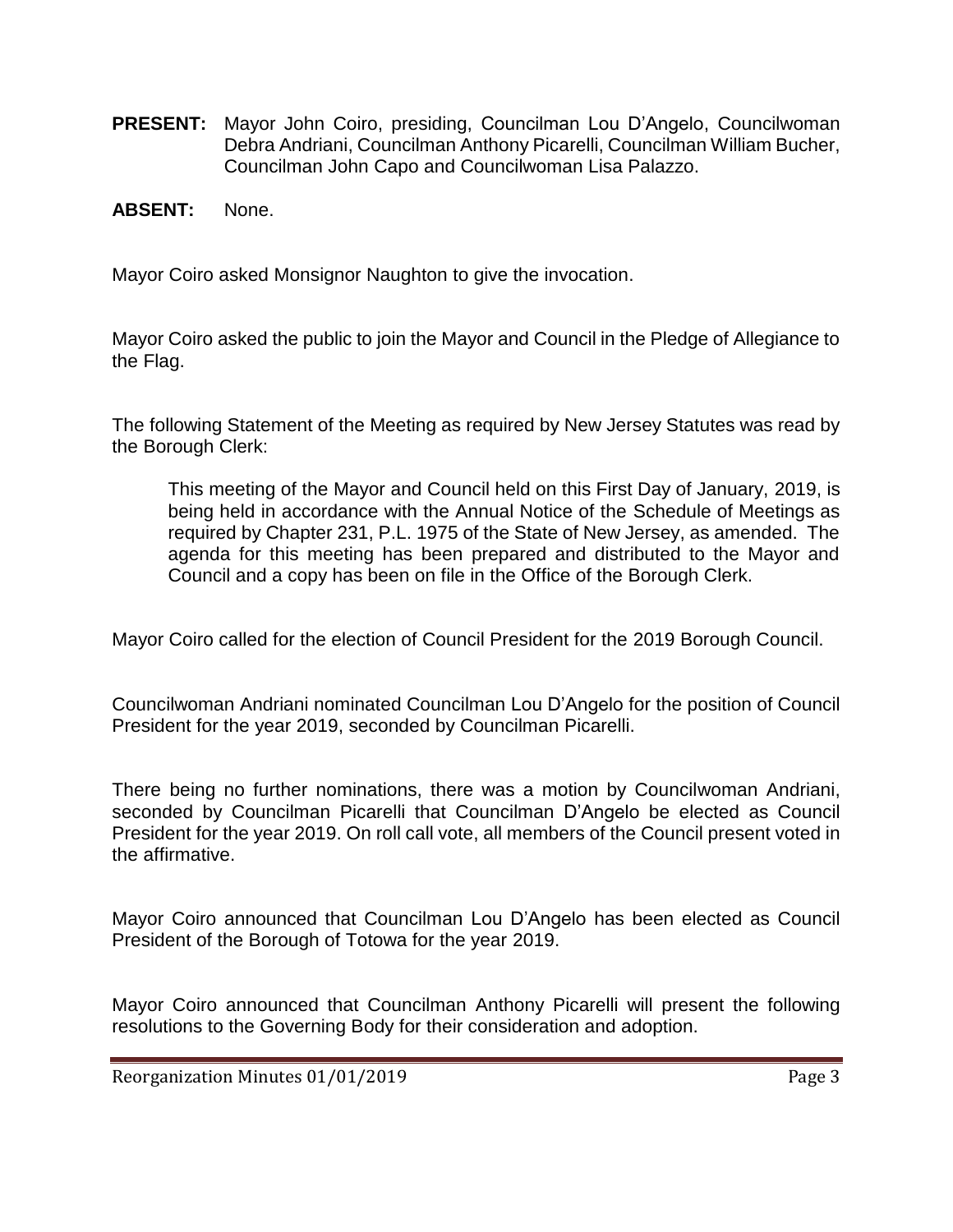# RESOLUTION NO. 01-2019

BE IT RESOLVED, by the Mayor and Council of the Borough of Totowa, that the By-Laws of the Borough Council amended January 1, 2019 are hereby adopted by the Mayor and Council of the Borough of Totowa for the Year 2019; and

BE IT FURTHER RESOLVED, that all proceedings of the Council not controlled by the provisions of these By-Laws shall be regulated by Robert's Rules of Order.

# RESOLUTION NO. 02-2019

WHEREAS, in accordance with the Open Public Meetings Act of the Public Laws of 1975, Chapter 231, the Mayor and Council of the Borough of Totowa must set forth in annual notice a schedule of its meetings for the Year 2019.

NOW, THEREFORE, BE IT RESOLVED, by the Mayor and Council of the Borough of Totowa, that this Council shall meet during the Year 2019 for its regular meetings, in the Council Chamber on the second floor in the Municipal Complex, 537 Totowa Road at Cherba Place, at 8:00 p.m., in accordance with the following schedule:

| January 8 & 22   | July 9 & 23                                           |
|------------------|-------------------------------------------------------|
| February 12 & 26 | August 13 & 27                                        |
| March 12 & 26    | September 10 & 24                                     |
| April 9 & 23     | October 8 & 22                                        |
| May 14 & 28      | November 12 & 26                                      |
| June 11 & 25     | December 10                                           |
|                  | Reorganization Meeting: January 1, 2020 at 12:00 p.m. |

BE IT FURTHER RESOLVED, that a copy of this annual notice be filed in the Office of the Municipal Clerk, that it be posted on the bulletin board in the Municipal Complex and be transmitted to The Herald News, The Record and The Passaic Valley Today Paper.

# RESOLUTION NO. 03-2019

WHEREAS, P.L. 1983, Chapter 8, Local Fiscal Affairs Law, N.J.S.A. 40A:5-2, has been amended to require that each municipality designate a Cash Management Plan for the deposit of each local unit's monies.

NOW, THEREFORE, BE IT RESOLVED, that the following Cash Management Plan of the Borough of Totowa be and is hereby adopted.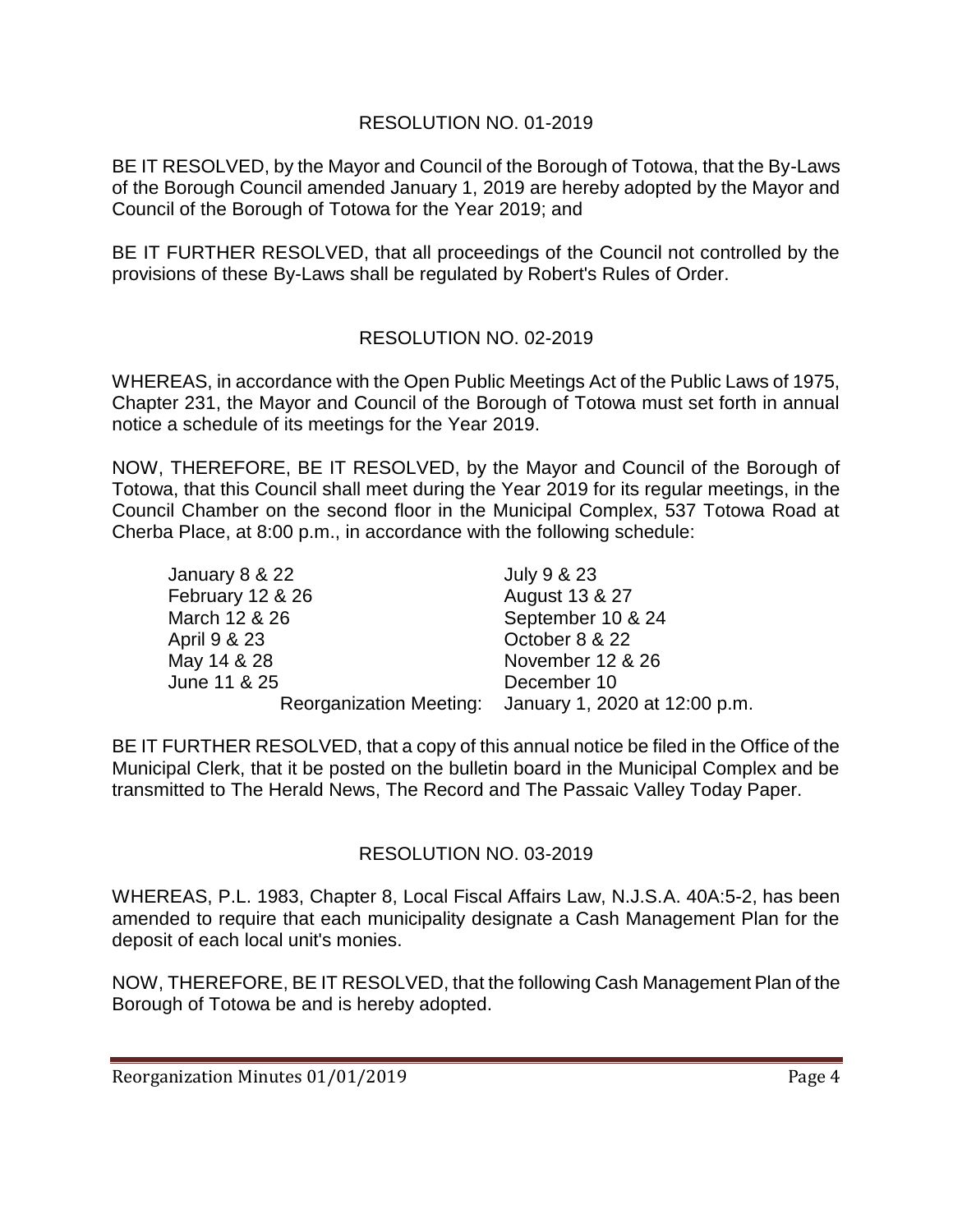# A. DESIGNATION OF OFFICIAL DEPOSITORIES:

The following financial institutions are designated official depositories:

- 1. HIGHLANDS STATE BANK J.P. MORGAN CHASE BANK TD BANK, NA VALLEY NATIONAL BANK WELLS FARGO
- 2. Designated official depositories are required to submit to the Chief Financial Officer of the Borough of Totowa a copy of the State of New Jersey, Department of Banking, Governmental Unit Deposit Protection Act Notification of eligibility, which must be filed semiannually in the Department of Banking as of June 30th and December 31st of each year. Said Notices must be available for annual audit.
- 3. Designated official depositories are required to submit to the Chief Financial Officer a copy of institution's "Annual Report" on an annual basis.

# B. DEPOSIT OF FUNDS:

All funds shall be deposited within Forty-Eight (48) hours of receipt in accordance with State statute.

- 1. Opening funds shall be deposited into interest bearing accounts to maximize interest earnings.
- 2. Capital and Debt service funds may be deposited into interest bearing accounts. Non-interest bearing accounts shall be regularly monitored for the availability of funds for investment.
- 3. Trust funds may be deposited into interest bearing accounts in accordance with the State statutes regulating the deposit of developer's escrow deposits. Non-interest bearing accounts should be regularly monitored for availability of funds for investment except where either State or Federal laws prohibit the earning of interest on such funds.
- 4. Payroll and agency remittance funds shall be maintained in regular checking accounts, only insofar as they serve to compensate the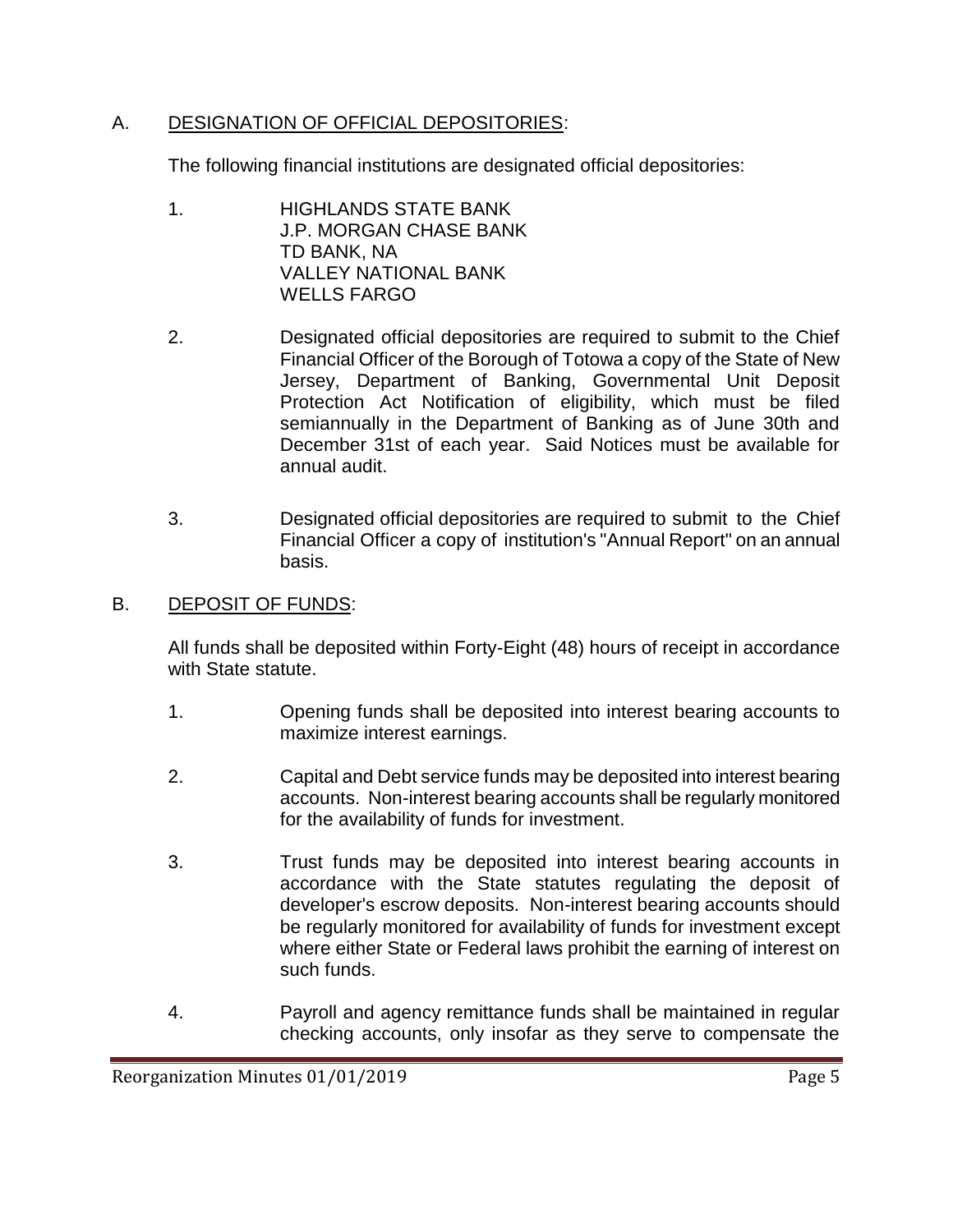#### bank for payroll data processing services.

#### C. DEFINITION OF ALLOWABLE INVESTMENT INSTRUMENTS:

The Borough may permit deposits and investments in such depositories as permitted in Section 4 of P.L. 1970, Chapter 236 (C.17:9-44) and other instruments specified below:

- 1. United States Treasury Bills (T-Bills)
- 2. Borough of Totowa Bonds or Notes
- 3. Commercial Bank Deposits and Certificates of Deposit (CD's)
- 4. Repurchase Agreements (Repo's)
- 5. Investments in Savings and Loan Association
- 6. United States Government Agency and Instrumentality Obligations
- 7. State of New Jersey Cash Management Fund
- 8. School District Obligations

#### D. DEFINITION OF ACCEPTABLE COLLATERAL AND PROTECTION OF BOROUGH ASSETS:

- 1. All designated depositories must conform to all applicable State statutes concerning depositories of Public Funds.
- 2. All depositories shall obtain the highest amount possible F.D.I.C. and/or F.S.L.I.C. coverage of all Borough Assets (Demand and Certificate of Deposit).
- 3. Collateral will be required for all deposits and investments of the Borough, except for those in the State Cash Management Fund, collateral must have a market value of not less than 100 percent of all deposits and investments.
- 4. For pledges by depositories on Borough Funds, the following securities will be considered acceptable for pledges:
	- a. Any security backed by the U.S. Government.
	- b. Any direct obligation of any taxing authority within the Borough of Totowa.
	- c. Real Estate Mortgage Loans for Real Estate property located within the Totowa market area. Pledges of Real Estate Mortgage Loans shall be maintained at a market value of 115 percent of deposits.
	- d. All pledges of collateral must be indicated on an advice copy of the investment instrument which shall be forwarded to the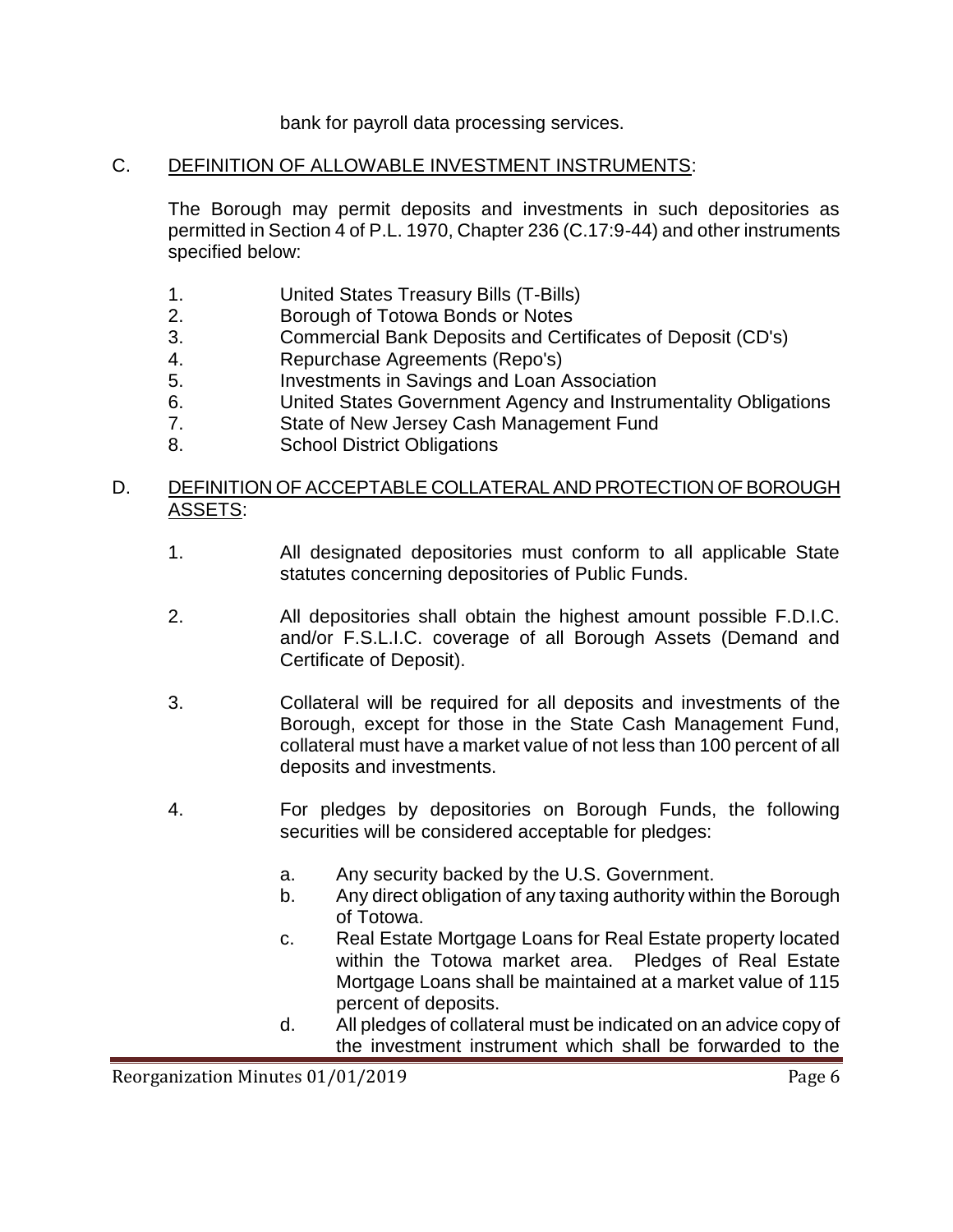Chief Financial Officer or Treasurer.

#### E. COMPENSATING BALANCE AGREEMENTS:

Where compensating balances are used to offset bank expenses, an agreement between the bank and the Borough shall be executed, specifying the charge for each service. Said agreement shall be reviewed annually.

#### F. REPORTING PROCEDURES:

The Chief Financial Officer shall prepare for the Mayor and Council of the Borough of Totowa the following investment reports:

- 1. MONTHLY REPORTING: A detailed listing of all investments purchased in the prior month, specifying the amount, interest percent per annum, number of days, period of investment and maturity date, interest amount at maturity and financial institutions with which investment is placed. This report shall be broken down by fund.
- 2. QUARTERLY REPORTING: A detailed summary analysis of all investments by fund, specifying the quarterly interest rate earned, quarterly interest earned on NOW and Savings Accounts and Year-To-Date total interest earnings.
- 3. The Treasurer shall prepare a schedule of outstanding investments for the independent auditors as of December 31st of each year and at other such times as required by the auditors.
- 4. The Treasurer shall also periodically provide analysis of average daily balances in interest bearing checking accounts vs. other investment vehicle potential.
- 5. All such reports may include a comparison of current investment income vs. forecast, prior year or market conditions.

#### G. DIVERSIFICATION REQUIREMENTS:

The Chief Financial Officer and Treasurer shall closely examine investments to guard against the effects of a financial institution going into default. This may be accomplished through the practice of spreading the investments around in various designated official depositories.

# H. MAXIMUM MATURITY POLICY: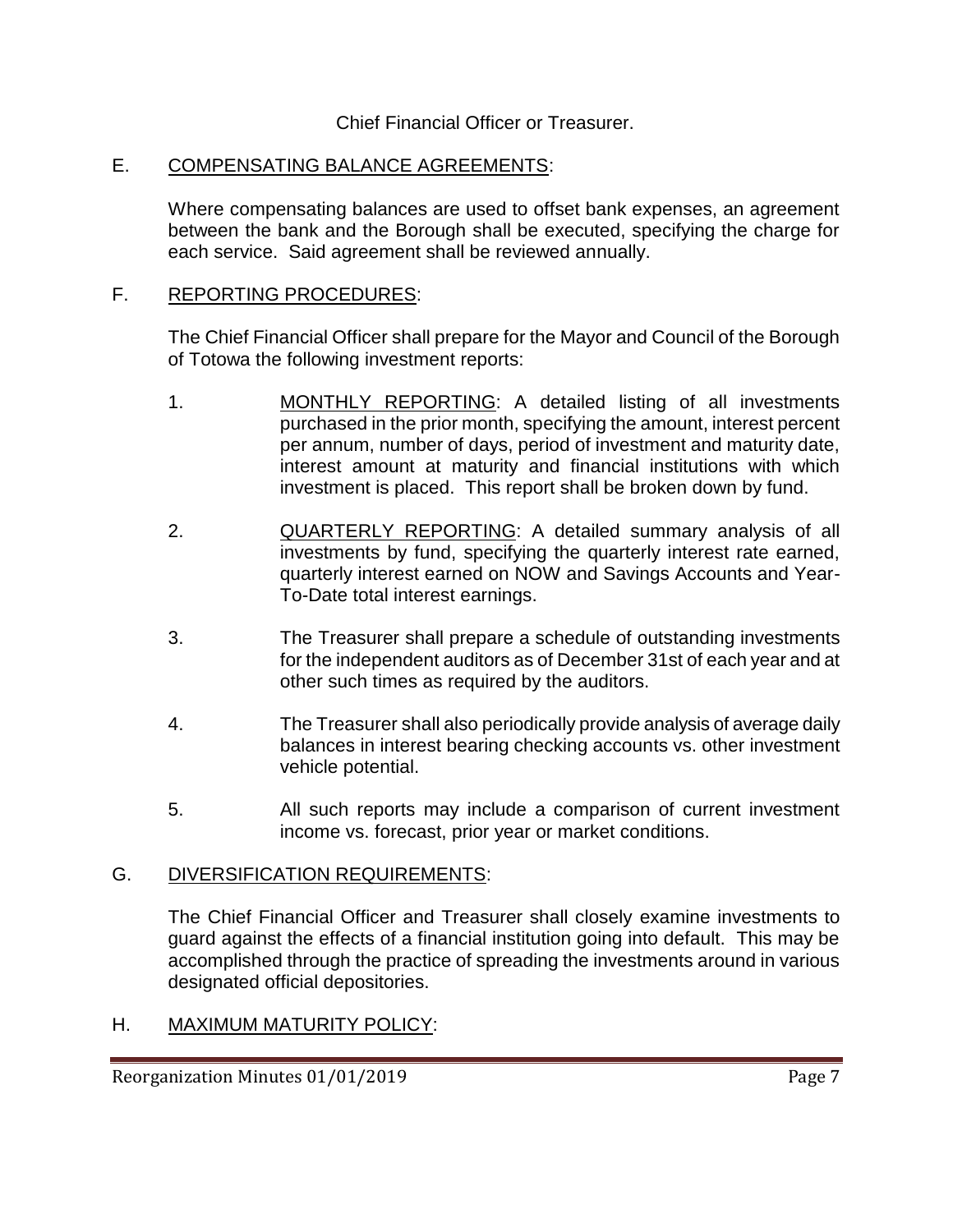Investments shall be limited to a maturity not to exceed one year on all operating funds unless a longer maturity is permitted within the provision of regulation promulgated by either the Federal or State Governments.

#### I. INVESTMENT PROCEDURES:

Bids for Certificates of Deposit and Repurchase Agreements will be solicited of at least three (3) designated depositories only if the amount is \$100,000 or greater.

Telephone bids will be solicited of designated depositories by the Chief Financial Officer or Treasurer or designated staff member.

The depository shall specify the principal amount of the investment bid on, interest rate and number of days used to calculate the interest to be paid upon maturity.

Interest paid shall be from the date the bid was awarded to the date of maturity.

All bidders may request the results of the bid after the bid is formally awarded.

A check or wire transfer of funds will be made available to the winning bidder on the same business day the bid is awarded.

Each quotation shall be documented to record the date and time of quote, the parties in the discussion, the instrument(s), maturities and rates. A bid form of the Borough may be used.

# J. RETURN ON INVESTMENT:

Where the return on a proposed investment does not exceed the cost of making said investment by a minimum amount the Chief Financial Officer and/or Treasurer will not make the investment. The Chief Financial Officer and/or Treasurer shall have the discretion to award an investment to the bank wherein the funds reside, should that bank's quoted rate be less than other quoted rates received in the event that the differential in interest rates is less than 25 basis points, and providing that the term of the investment is less than fifteen (15) days.

# K. CONTROLS:

When possible, the internal controls should provide for a separation of the investment placement functions and the accounting activity. Controls must be designed for telephone orders, wire transfers and securities safekeeping. Only specifically designated personnel shall be allowed to conduct this part of the transactions, and all activity should be subject to immediate written confirmation by the designated depository. The Treasurer shall review each day's activity.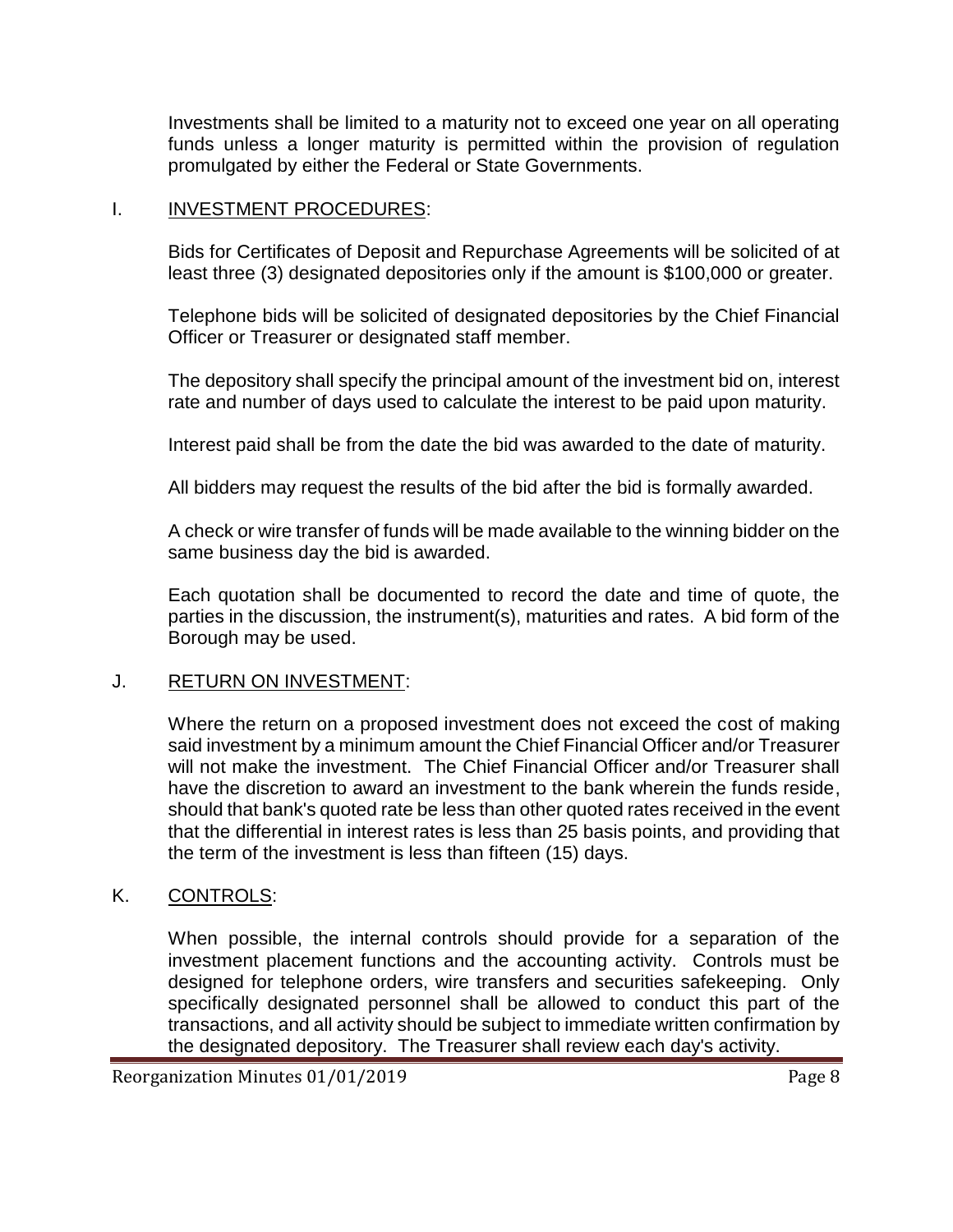#### L. BONDING:

The following officials shall be covered by surety bonds; said surety bonds to be examined by the independent auditor to insure their proper execution:

> **Collector** Municipal Court Administrator Deputy Municipal Court Administrator Municipal Court Judge

Staff members of the Department of Finance not covered by separate surety bonds shall be covered by a Public Employee's Faithful Performance Bond in the minimum amount of \$50,000.00.

M. COMPLIANCE:

The Cash Management Plan of the Borough of Totowa shall be subject to the annual audit conducted pursuant to N.J.S. 40A:5-4.

- N. The official charged with the custody of the monies of the Borough of Totowa shall deposit them as designated by the Cash Management Plan and shall thereafter be relieved of any liability or loss of such monies due to the insolvency or closing of any depository designated in the Cash Management Plan pursuant to N.J.S. 40A:5-2.
- O. Where a conflict exists between this Cash Management Plan and State statute, the applicable State statute shall apply.
- P. The Cash Management Plan shall be subject to the approval of the Borough Attorney.

# RESOLUTION NO. 04-2019

BE IT RESOLVED, by the Mayor and Council of the Borough of Totowa that the Mayor, Borough Clerk and the Chief Financial Officer/Treasurer be hereby designated as the Official Signatories to sign all checks.

# RESOLUTION NO. 05-2019

BE IT RESOLVED, by the Mayor and Council of the Borough of Totowa that the Tax Collector of the Borough of Totowa be named and designated as the Official Tax Search Officer of the Borough of Totowa.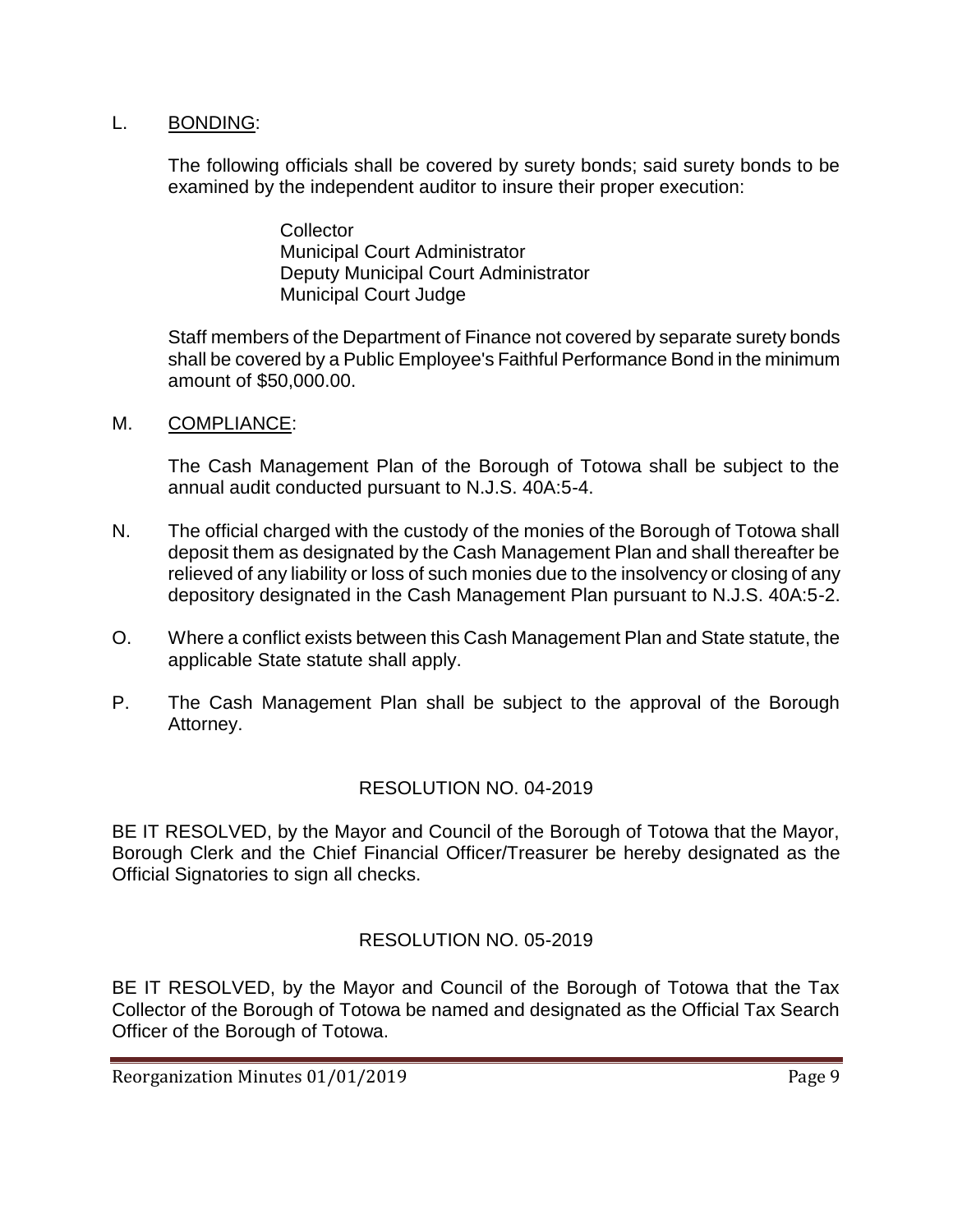# RESOLUTION NO. 06-2019

BE IT RESOLVED, by the Mayor and Council of the Borough of Totowa that the Borough Clerk is hereby named and designated as the Official of the Borough of Totowa, to make Official Certificates of Searches as to Municipal Improvements authorized by Ordinances of the Borough of Totowa.

# RESOLUTION NO. 07-2019

WHEREAS, it is necessary to have a person responsible for processing of all documents pertaining to the Public Employees Retirement System of the State of New Jersey.

NOW, THEREFORE, BE IT RESOLVED, by the Mayor and Council of the Borough of Totowa that the Borough Clerk is hereby named and designated as the Supervisor Certifying Officer for documents pertaining to the Public Employees Retirement System.

# RESOLUTION NO. 08-2019

WHEREAS, it is necessary to have a person responsible for processing of all documents pertaining to the Police and Fireman's Retirement System of the State of New Jersey.

NOW, THEREFORE, BE IT RESOLVED, by the Mayor and Council of the Borough of Totowa that the Borough Clerk is hereby named and designated as the Supervisor Certifying Officer for documents pertaining to the Police and Fireman's Retirement System.

# RESOLUTION NO. 09-2019

WHEREAS, it is necessary to have a person responsible for the processing of all Social Security Records.

NOW, THEREFORE, BE IT RESOLVED, by the Mayor and Council of the Borough of Totowa that the Chief Financial Officer/Treasurer of the Borough of Totowa be named and designated as the Official in charge of Social Security Records.

# RESOLUTION NO. 10-2019

BE IT RESOLVED, by the Mayor and Council of the Borough of Totowa that the Borough Clerk is hereby named and designated as the Official of the Borough of Totowa, to issue Official Certificates certifying whether or not a sub-division of lands has been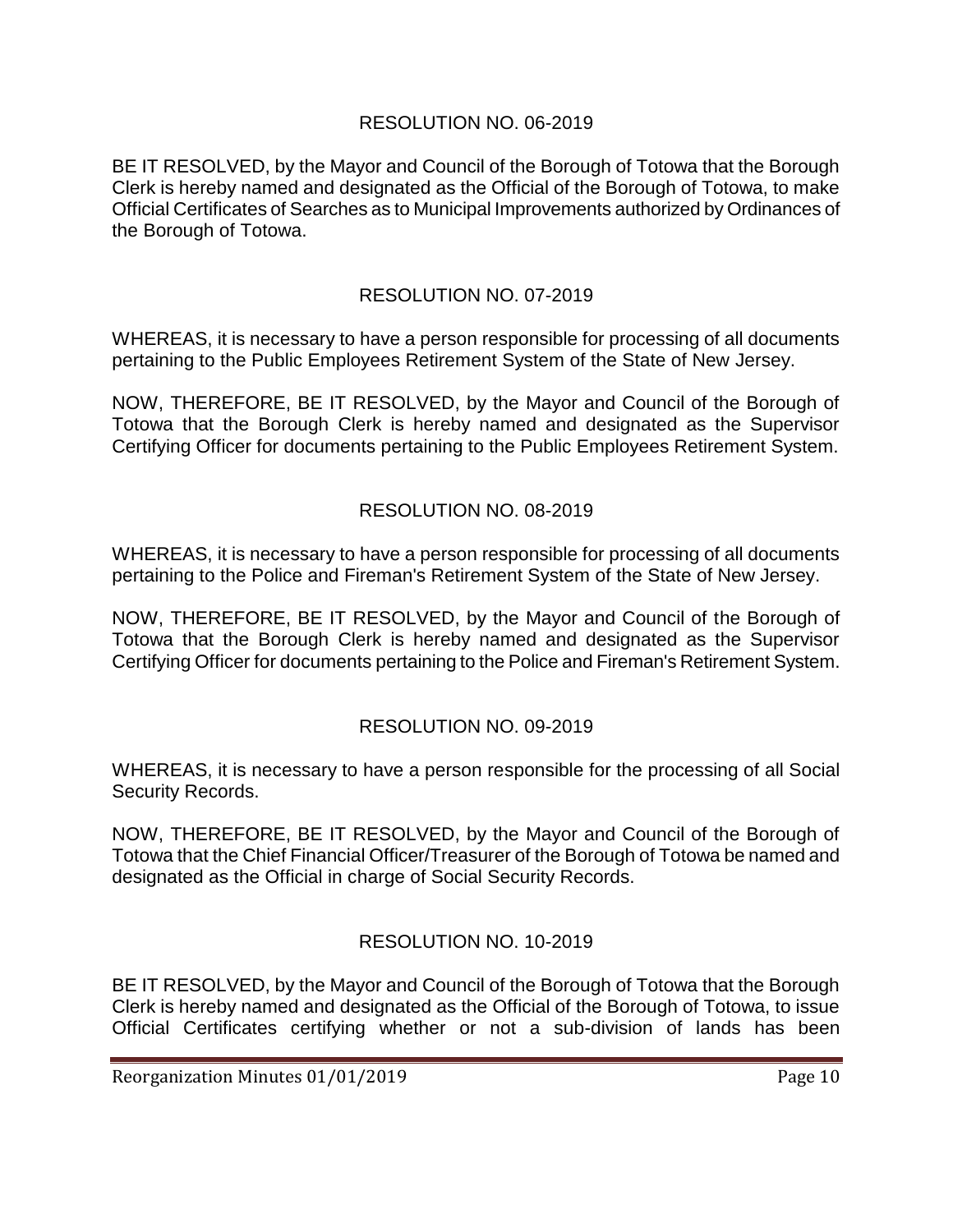recommended by the Planning Board and approved by the Mayor and Council of the Borough of Totowa.

# RESOLUTION NO. 11-2019

WHEREAS, the Mayor and Council of the Borough of Totowa must establish the interest rate for the delinquent taxes for the year 2019.

NOW, THEREFORE, BE IT RESOLVED, by the Mayor and Council of the Borough of Totowa that the Tax Collector is hereby authorized and directed to charge interest on delinquent taxes and assessment accounts as follows:

| First 10 days of Tax Payments                                        | No Penalty |
|----------------------------------------------------------------------|------------|
| Thereafter from the due date of<br>Tax Payments for the 1st \$1,500. | 8%         |
| Thereafter, the balance in<br>excess of \$1,500.                     | 18%        |

And in addition to, in accordance with N.J.S.A. 54:4-67 as amended, the following schedule shall apply:

| Up to \$1,500. delinquency | 8% |
|----------------------------|----|
|----------------------------|----|

Over \$1,500. delinquency 18%

Additional penalty for a delinquency over \$10,000. if not paid prior to the end of the calendar year. 6%

# RESOLUTION NO. 12-2019

WHEREAS, the Mayor and Council of the Borough of Totowa must establish the interest rate for the delinquent water bills for the year 2019.

NOW, THEREFORE, BE IT RESOLVED, by the Mayor and Council of the Borough of Totowa that the Water Registrar is hereby authorized and directed to charge interest on delinquent water accounts as follows:

First 30 days of Water Payments No Penalty

Reorganization Minutes 01/01/2019 Page 11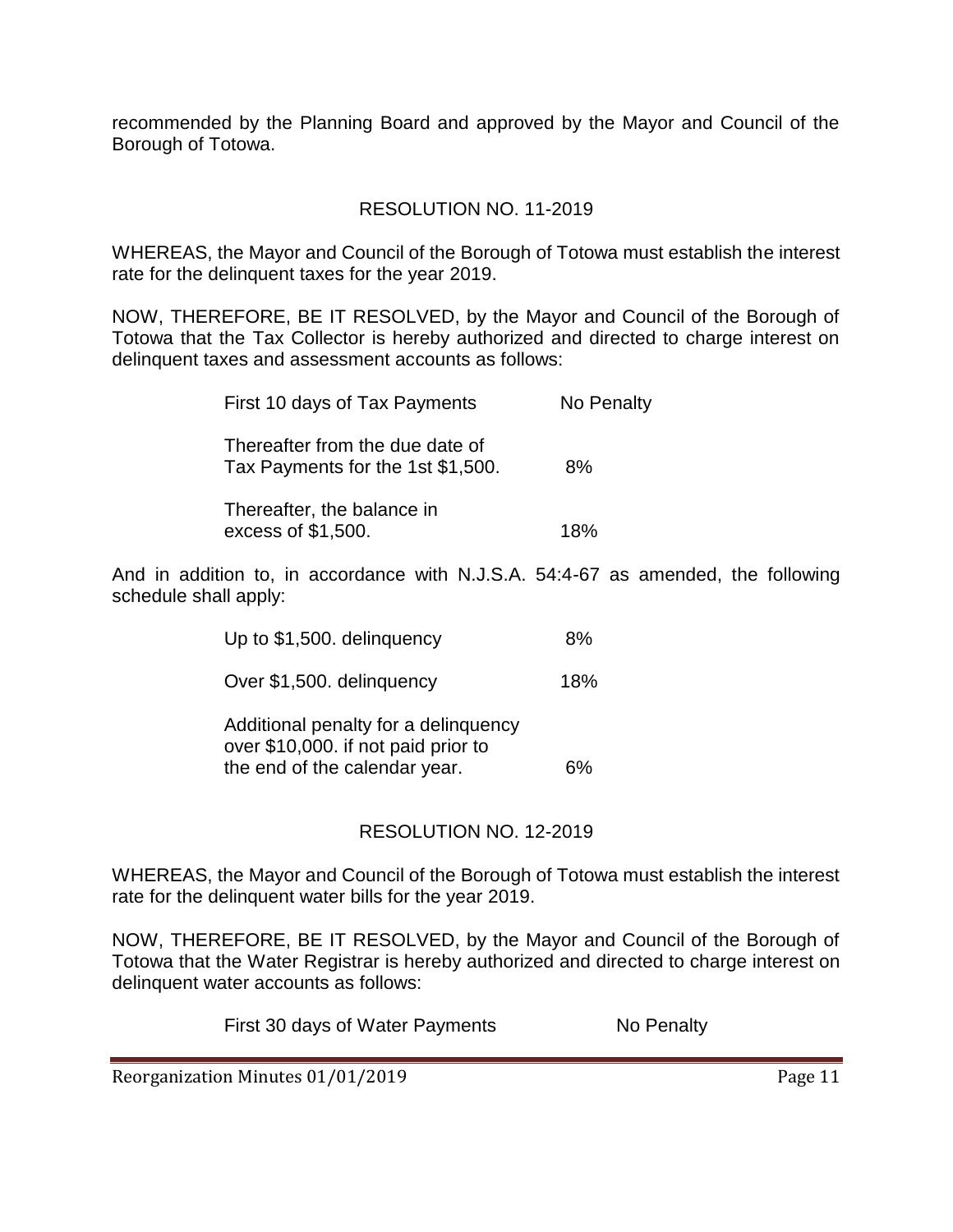| Thereafter from the due date of<br>Water Payments for the 1st \$1,500. | 8%  |
|------------------------------------------------------------------------|-----|
| Thereafter, the balance in<br>excess of \$1,500.                       | 18% |

And in addition to, in accordance with N.J.S.A. 54:4-67 as amended, the following schedule shall apply:

| Up to \$1,500. delinguency | 8%  |
|----------------------------|-----|
| Over \$1,500. delinquency  | 18% |

Additional penalty for a delinquency over \$10,000. if not paid prior to the end of the calendar year. 6%

# RESOLUTION NO. 13-2019

BE IT RESOLVED, by the Mayor and Council of the Borough of Totowa that appointments of officers and employees, contracts and authorizations for services which were performed during the year 2018 and previously approved, be and are hereby ratified by the Mayor and Council for the Year 2019.

# RESOLUTION NO. 14-2019

WHEREAS, there is a need to designate the Official Signatories for Municipal Court General Account and Bail Account Checks.

NOW, THEREFORE, BE IT RESOLVED, by the Mayor and Council of the Borough of Totowa that the Municipal Court Judge, Court Administrator, Deputy Court Administrator and Violations Clerk be hereby designated as the Official Signatories to sign all Municipal Court General Account and Bail Account Checks.

BE IT FURTHER RESOLVED, by the Mayor and Council of the Borough of Totowa that any two (2) of the above mentioned four (4) employees will be permitted to sign the checks at any given time.

# RESOLUTION NO. 15-2019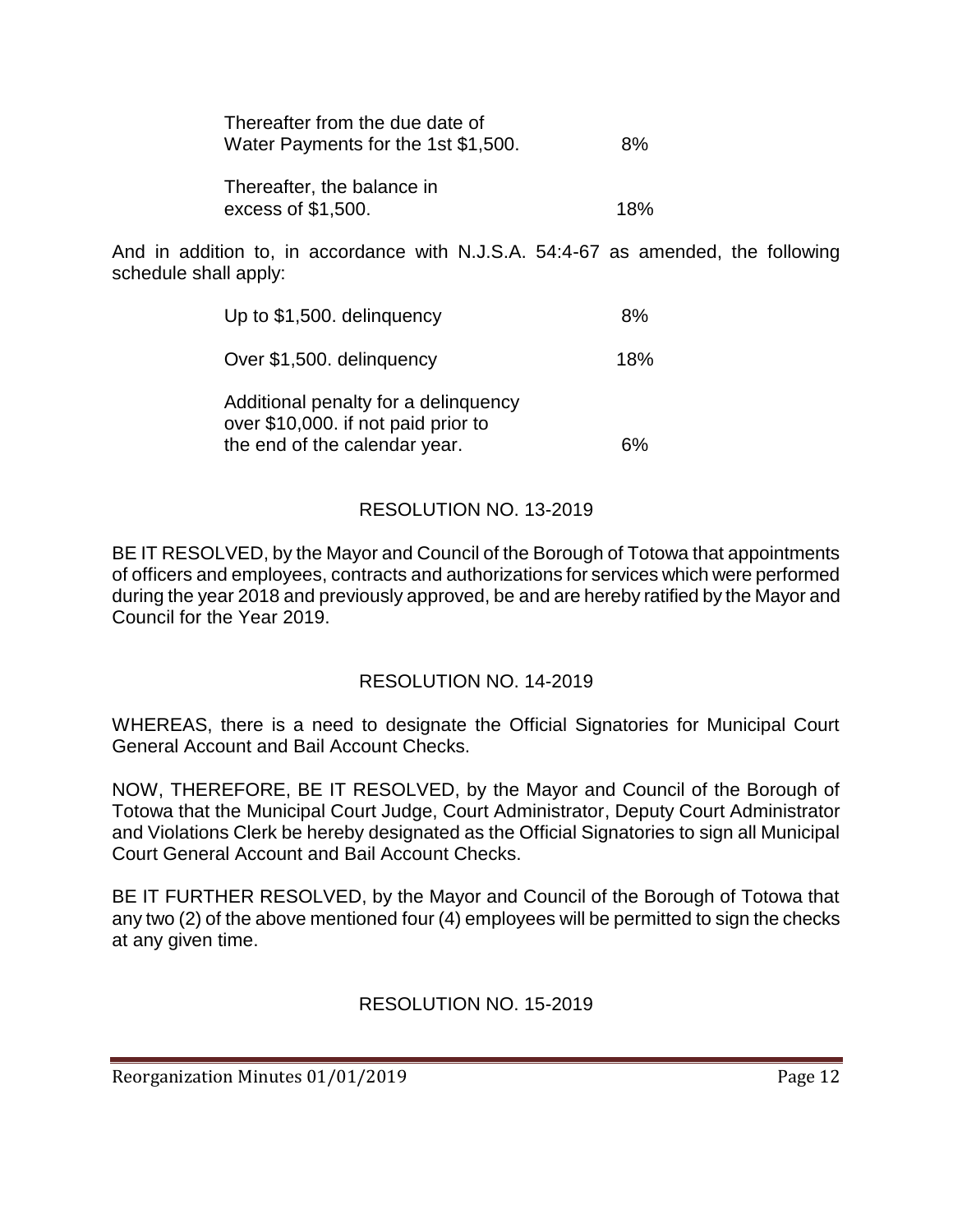#### RESOLUTION OF THE MAYOR AND COUNCIL OF THE BOROUGH OF TOTOWA DESIGNATING A PUBLIC AGENCY COMPLIANCE OFFICER

WHEREAS, the New Jersey Department of the Treasury, Division of Contract Compliance and Equal Employment Opportunity in Public Contracts ("Division of Contract Compliance") is charged with enforcing the provisions of N.J.S.A. 10:5-31 et seq; and

WHEREAS, N.J.S.A. 10:5-31 provides that no public contract can be awarded nor any monies paid until the prospective contractor has agreed to comply with the approved Affirmative Action Plan; and

WHEREAS, in accordance with N.J.A.C. 17:27-3.5, all New Jersey Public Agencies and Municipalities are required to annually designate a Public Agency Compliance Officer ("P.A.C.O.") and submit the name of the P.A.C.O. to the Division of Contract Compliance.

NOW, THEREFORE, BE IT RESOLVED by the Mayor and Council of the Borough of Totowa that Joseph Wassel, RMC, Municipal Clerk, is hereby designated as the Public Agency Compliance Officer for the Borough of Totowa.

BE IT FURTHER RESOLVED that a copy of this Resolution be forwarded to the Division of Contract Compliance.

# RESOLUTION NO. 16-2019

#### AUTHORIZING AND ADOPTING A STANDARD TORT CLAIM NOTICE FORM

WHEREAS, the Borough of Totowa is a member of the Garden State Municipal Joint Insurance Fund ("GSMJIF"); and

WHEREAS, the "GSMJIF" and the Borough of Totowa have determined that it is reasonable and necessary to develop a standard form and procedure by which persons are required to notify the Borough of Totowa of claims which arise under the authority of N.J.S.A. 59:1-1, et seq. ("Tort Claims Act").

NOW, THEREFORE, BE IT RESOLVED, that the Mayor and Council of the Borough of Totowa hereby adopts the Tort Claim Notice Form in the format attached hereto.

# RESOLUTION NO. 17-2019

Resolution to introduce and adopt the 2019 Temporary Budget of the Borough of Totowa.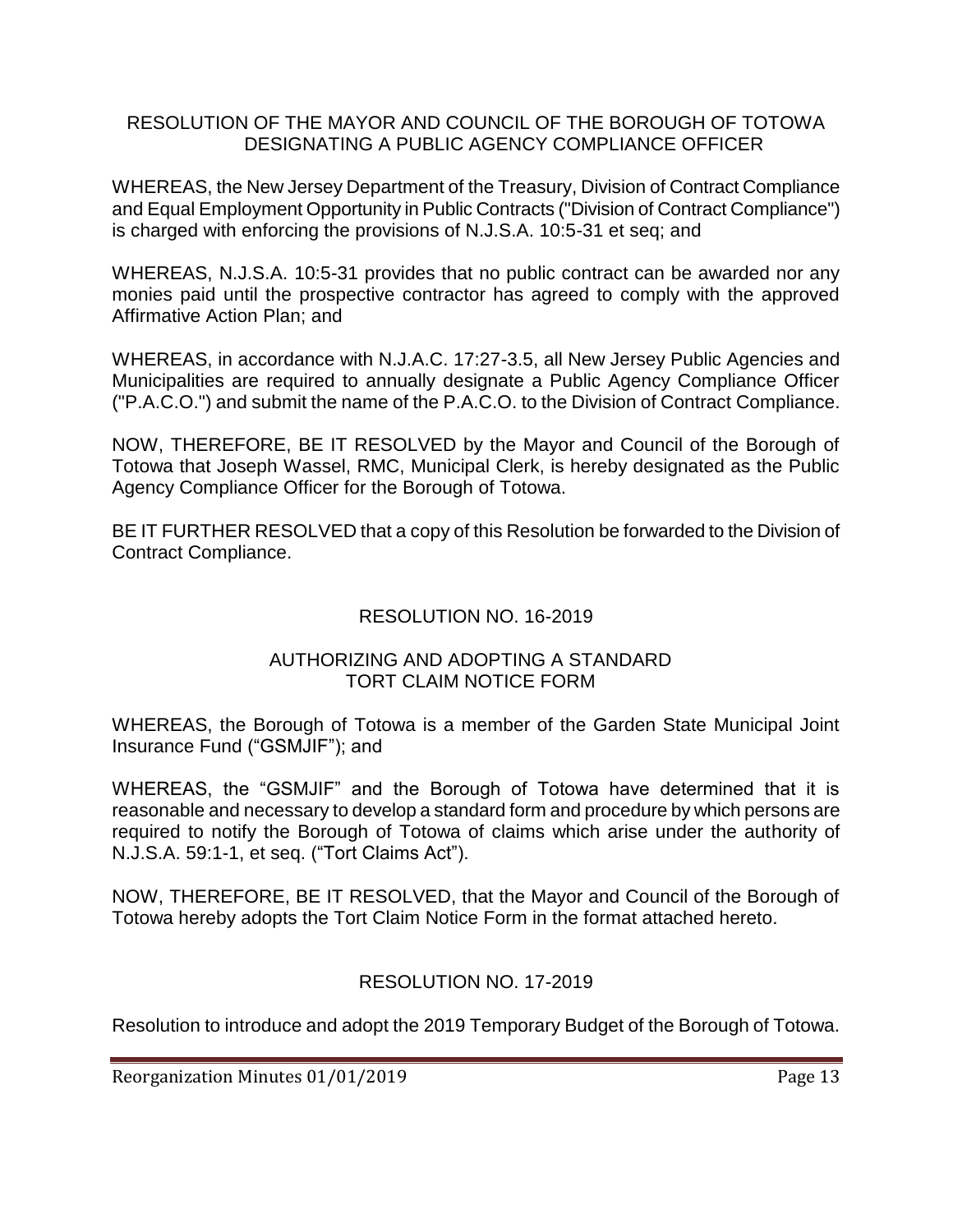There was a motion by Councilman Picarelli, seconded by Councilman D'Angelo that the foregoing resolutions be adopted. On roll call vote, all members of the Council present voted in the affirmative.

There was a motion by Councilman Picarelli, seconded by Councilman D'Angelo to approve Resolution No. 2019-01 for the payment of bills. On roll call vote, all members of the Council present voted in the affirmative.

Mayor Coiro made the following appointments with the advice and consent of the Council for the year 2019 or for the term appointed.

#### APPOINTMENTS

| <b>POSITION</b>                   | <b>TERM/YEARS</b> | <b>APPOINTED</b>             |
|-----------------------------------|-------------------|------------------------------|
| <b>Deputy Municipal Clerk</b>     |                   | Kathryn Wasilewski           |
| <b>Municipal Attorney</b>         |                   | Kristin M. Corrado           |
| <b>Tax Appeal Attorney</b>        |                   | <b>Reddin Masri</b>          |
| <b>Tax Appeal Consultant</b>      |                   | <b>Appraisal Consultants</b> |
| <b>Municipal Auditor</b>          |                   | Lerch, Vinci & Higgins       |
| <b>Municipal Engineer</b>         |                   | <b>Alaimo Engineering</b>    |
| <b>Municipal Planner</b>          |                   | <b>Maser Consulting</b>      |
| <b>Risk Management Consultant</b> |                   | Sanders Reynoso              |
| <b>Bond Counsel</b>               |                   | McManimon, S & B             |
| <b>Special Counsel</b>            |                   | McManimon, S & B             |
| <b>Grant Writer</b>               |                   | <b>Millennium Strategies</b> |
| <b>Animal Control Officer</b>     |                   |                              |
| <b>Municipal Housing Liaison</b>  |                   | Denise Zarek                 |
| <b>Licensed Water Operator</b>    |                   | <b>Michael Paese</b>         |
| <b>Water Registrar</b>            |                   | Jennifer Bernardo            |
| Deputy Water Registrar            |                   | John Waryas                  |
| Prosecutor                        |                   | Donald S. DeDio              |
| <b>Prosecutor's Assistant</b>     |                   | <b>Colby Bierach</b>         |
| <b>Substitute Prosecutor</b>      |                   | <b>Scott Fahrney</b>         |
| <b>Public Defender</b>            |                   | <b>Ramsey Merhi</b>          |
| <b>Court Administrator</b>        |                   | Maryann Coral                |
| Deputy Court Administrator        |                   | <b>Irine Upritchard</b>      |
| <b>Violations Clerk</b>           |                   | Keri Giacchi                 |
| <b>Police Dispatcher</b>          |                   | Mary Picarelli               |
| <b>Police Dispatcher</b>          |                   | <b>Carl Baker</b>            |
| <b>Police Dispatcher</b>          |                   | Daniel Urban                 |
| Police Matron-P/T                 |                   |                              |

Reorganization Minutes 01/01/2019 **Page 14**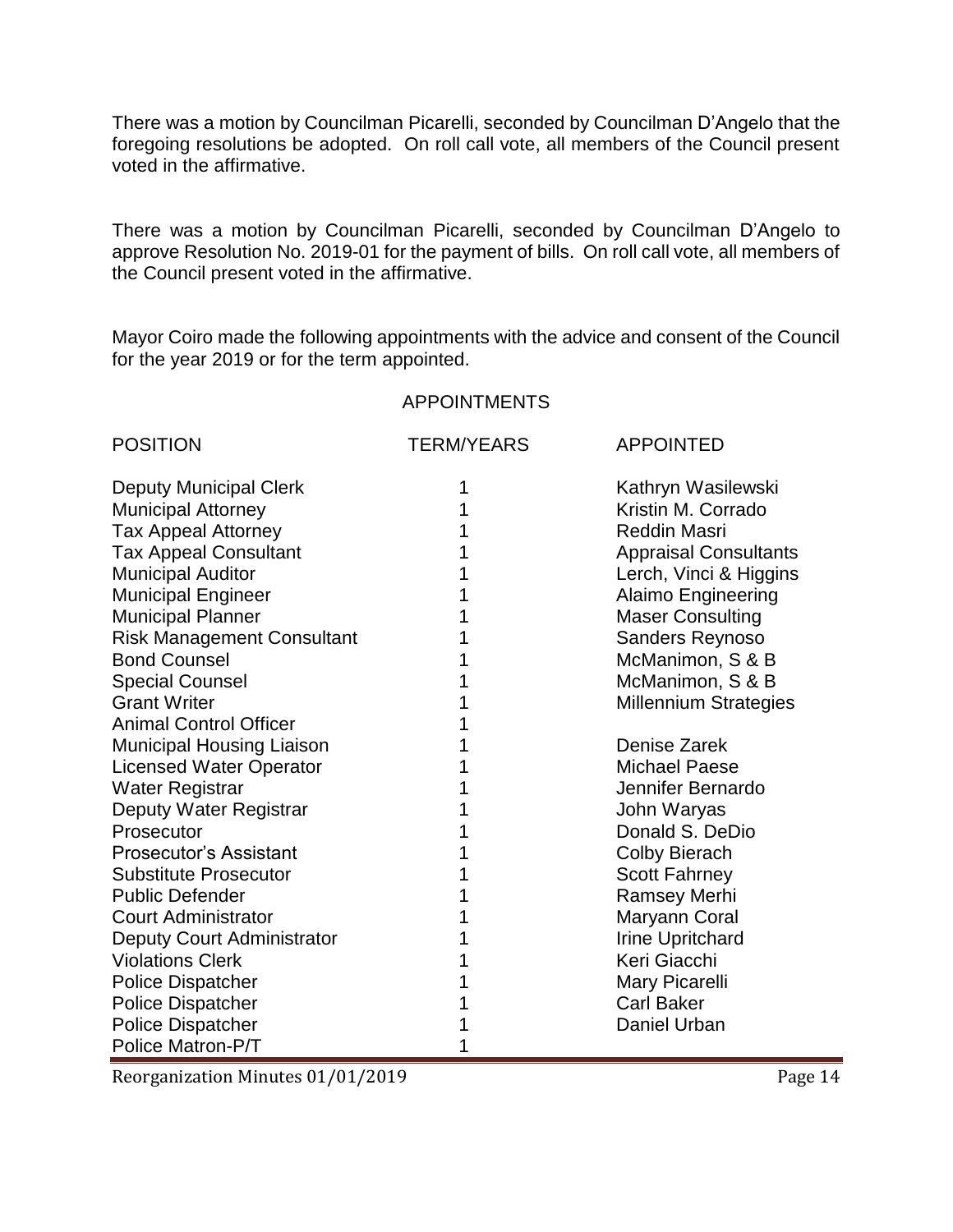| <b>First Aid Director</b>              | 1              | <b>Matthew Barbieri</b>   |
|----------------------------------------|----------------|---------------------------|
| Police & Fire Mechanic                 | 1              | Fred Dell'Aquila          |
| <b>Fire Official</b>                   | 1              | <b>Richard Schopperth</b> |
| Fire Inspector                         | 1              | Mark Henry                |
| Fire Inspector                         | 1              | <b>Vincent Marciano</b>   |
| <b>Construction Official</b>           | 1              | Allan Burghardt           |
| <b>Building Sub-Code Official</b>      | 1              | Allan Burghardt           |
| <b>Assistant Zoning Official</b>       | 1              | Allan Burghardt           |
| <b>Code Enforcement Officer</b>        | 1              | Allan Burghardt           |
| <b>Zoning Officer</b>                  | 1              | John Waryas               |
| Zoning Inspector                       | 1              | James Booth               |
| Deputy Zoning Officer                  | 1              | <b>Philip Puglise</b>     |
| Deputy Zoning Officer                  | 1              | Joseph Murray             |
| <b>Property Maintenance Inspector</b>  | 1              | <b>Philip Puglise</b>     |
| <b>Property Maintenance Inspector</b>  | 1              | James Booth               |
| <b>Property Maintenance Inspector</b>  | 1              | Joseph Murray             |
| <b>Plumbing Sub-Code Official</b>      | 1              | <b>Michael Baker</b>      |
| <b>Electrical Sub-Code Official</b>    | 1              | <b>Vincent Marciano</b>   |
| Fire Sub-Code Official                 | 1              | <b>Richard Schopperth</b> |
| <b>Projects Manager</b>                | 1              | John Waryas               |
| <b>Housing Officer</b>                 | 1              | Allan Burghardt           |
| <b>Housing Officer</b>                 | 1              | <b>Philip Puglise</b>     |
| <b>Housing Officer</b>                 | 1              | James Booth               |
| <b>Board of Assessments</b>            | 1              | <b>Brian Sullivan</b>     |
| <b>Board of Assessments</b>            | 1              | Brendan Mulligan          |
| <b>Board of Assessments</b>            | 1              | Giovanni D'Ambrosio       |
| <b>Board of Adjustment</b>             | 4              | Nicholas Fierro           |
| Board of Adjustment (Alt. 1)           | $\overline{2}$ | Joseph Masi               |
| <b>Board of Health</b>                 | 4              | John Krautheim, Jr.       |
| <b>Board of Health</b>                 | 4              | Paul Ward                 |
| <b>Library Board</b>                   | 5              | Theresa Bronkowski        |
| Library (Mayor's Alternate)            | 1              | Debra Andriani            |
| <b>Parking Utility Commission</b>      | 5              | <b>Anne Krautheim</b>     |
| <b>Flood Control Board</b>             | 1              | William Bucher, Jr.       |
| <b>Flood Control Board</b>             | 1              | <b>James Niland</b>       |
| <b>Flood Control Board</b>             | 1              | <b>Philip Puglise</b>     |
| <b>Flood Control Board</b>             | 1              | Amy Coiro                 |
| Flood Control Board (Mayor's Designee) | 1              | <b>Anthony Zarek</b>      |
| <b>School Crossing Guard</b>           | 1              | Lori Ann Badan            |
| <b>School Crossing Guard</b>           | 1              | Michelle DiGangi          |
| <b>School Crossing Guard</b>           | 1              | <b>Lisa Frederick</b>     |
| <b>School Crossing Guard</b>           | 1              | <b>Sharon Maley</b>       |
| <b>School Crossing Guard</b>           | 1              | Stephanie Masi            |
| <b>School Crossing Guard</b>           | 1              | Danielle Matthaei         |

Reorganization Minutes 01/01/2019 Page 15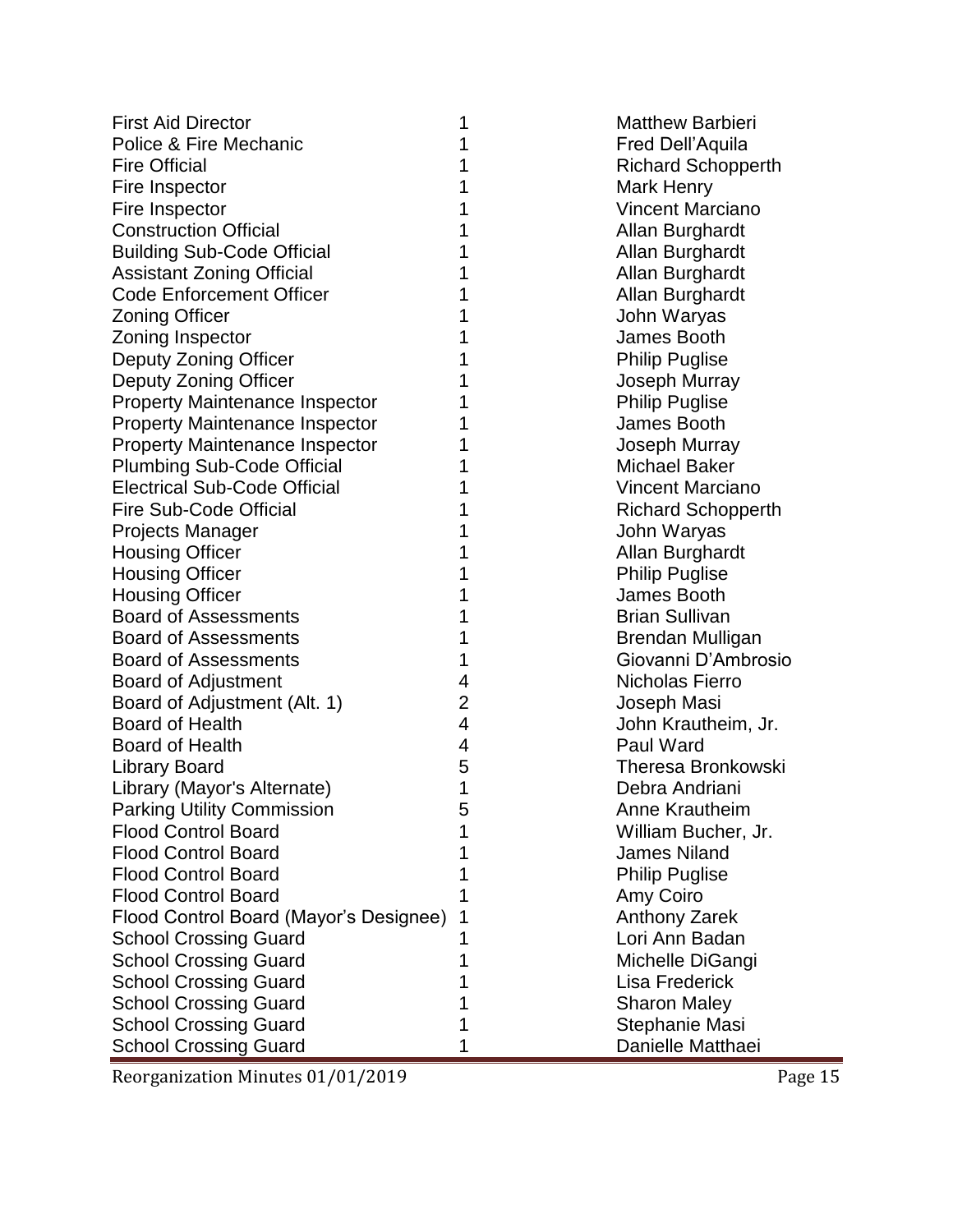| <b>School Crossing Guard</b> | Diana Ricciardelli              |
|------------------------------|---------------------------------|
| <b>School Crossing Guard</b> | Robin Romei                     |
| <b>School Crossing Guard</b> | Carlo Santaniello               |
| <b>School Crossing Guard</b> | Mary Ann Santaniello            |
| <b>School Crossing Guard</b> | Linda Savage                    |
| <b>School Crossing Guard</b> | Toni Ann Shpiruk                |
| <b>School Crossing Guard</b> | <b>Denise Tillie</b>            |
| <b>School Crossing Guard</b> | Leticia Valentin                |
| <b>School Crossing Guard</b> | Pauline Vander Berg             |
| <b>School Crossing Guard</b> | <b>Frances Vogt</b>             |
| Physician & Surgeon          | Joseph Vitale                   |
| Physician & Surgeon          | <b>Francis Ferrante</b>         |
| Physician & Surgeon          | John Ambrose                    |
| Physician & Surgeon          | Marzena Odorczuk                |
| Physician & Surgeon          | <b>Scott Coleman</b>            |
| Physician & Surgeon          | Francesco Lima                  |
| Chaplain                     |                                 |
| Chaplain                     | <b>Rev. Teresita Matos-Post</b> |
|                              |                                 |

For each of the aforementioned appointments, there was a motion by Councilman D'Angelo, seconded by Councilwoman Andriani to confirm the appointments. On roll call vote, all members of the Council present voted in the affirmative. For Police Dispatcher (Mary Picarelli), Councilman Picarelli abstained from the voting on this appointment.

There was a motion by Councilman D'Angelo, seconded by Councilman Picarelli to adopt the following professional resolution for the Borough Attorney. On roll call vote, all members of the Council present voted in the affirmative.

# RESOLUTION NO. 18-2019

#### RESOLUTION AUTHORIZING CONTRACT FOR PROFESSIONAL LEGAL SERVICES FOR 2019

WHEREAS, the Borough of Totowa requires the services of an attorney to serve as the Municipal Attorney for the Borough of Totowa and represent the interests of the Borough of Totowa; and

WHEREAS, the professional services to be provided by the Municipal Attorney include but are not limited to attending all meetings of the Mayor and Council and Committee meetings as required; preparing Resolutions, Ordinances and contracts; reviewing documents as requested; and performing all general legal services as needed; and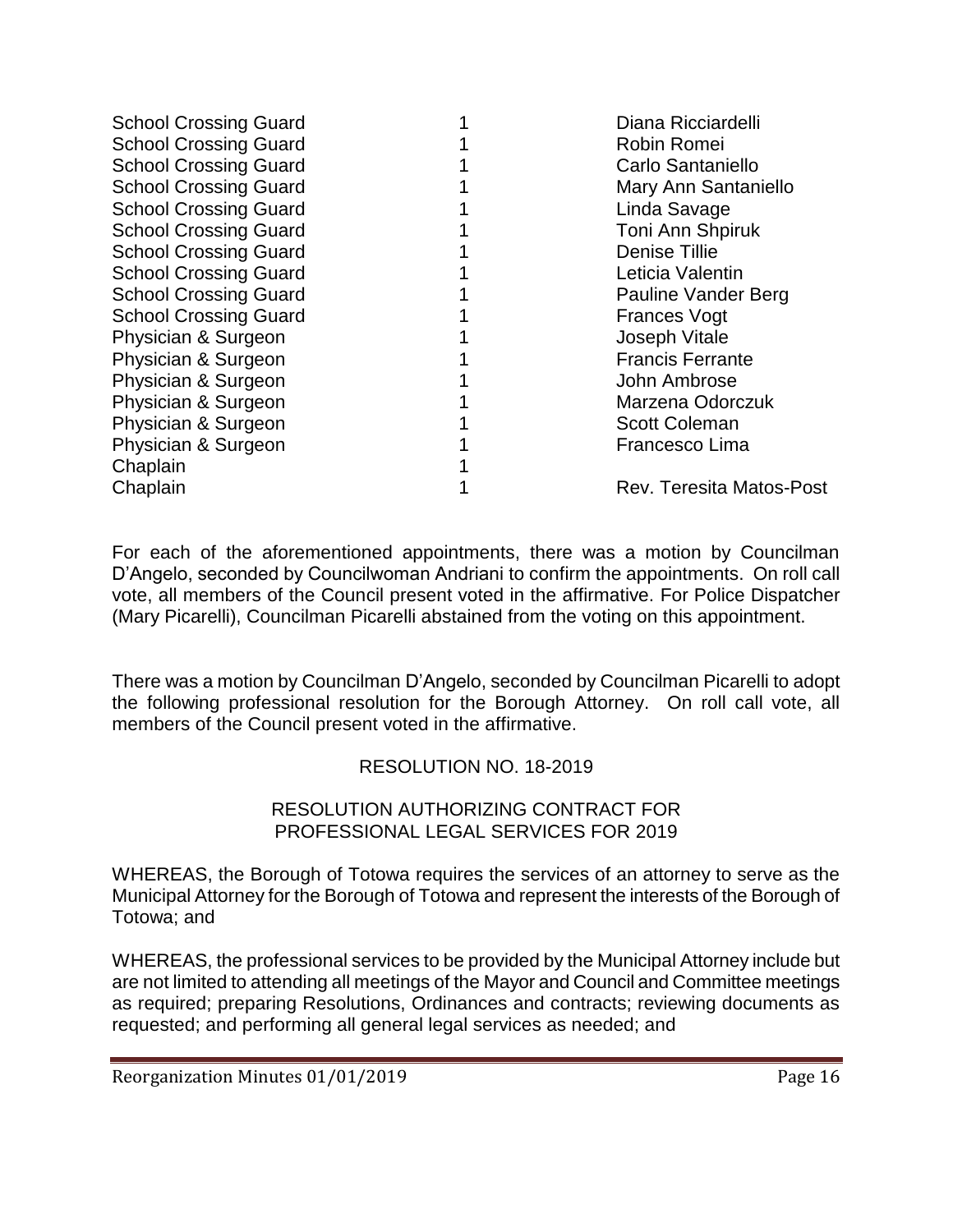WHEREAS, the Mayor and Council of the Borough of Totowa did advertise for receipt of sealed proposals for the professional legal services in accordance with its specifications entitled "Request for Proposals for the Position of Municipal Attorney for the Borough of Totowa"; and

WHEREAS, the Borough of Totowa did receive proposals at its Municipal Building on December 20, 2018; and

WHEREAS, the Finance and Administration Committee did examine all proposals for professional legal services; and

WHEREAS, Kristin M. Corrado, Esq., Corrado & Corrado, Esqs., 142 Totowa Road, Suite 2, Totowa, New Jersey 07512, has submitted a proposal to provide the professional legal services, a copy of which is on file in the office of the Borough of Totowa Municipal Clerk; and

WHEREAS, Kristin M. Corrado, Esq., possesses the necessary experience and expertise to provide the professional legal services; and

WHEREAS, for providing the required services, the Borough of Totowa will compensate Kristin M. Corrado, Esq. in accordance with the Fee Schedule set forth in his proposal; and

WHEREAS, the term of this contract shall be for a period of one year commencing on January 1, 2019 and terminating on December 31, 2019; and

WHEREAS, the professional legal services shall be awarded as a fair and open contract pursuant to the provisions of N.J.S.A. 19:44A-20.4 et seq.

NOW, THEREFORE, BE IT RESOLVED, that the Mayor and Council of the Borough of Totowa do hereby authorize the Borough of Totowa to enter into a contract with Kristin M. Corrado, Esq., Corrado & Corrado, Esqs., to serve as the Borough of Totowa Municipal Attorney and provide professional legal services.

BE IT FURTHER RESOLVED, that the Municipal Council of the Borough of Totowa does hereby authorize the Mayor and Municipal Clerk to execute any and all necessary instruments relating thereto.

There was a motion by Councilman D'Angelo, seconded by Councilman Picarelli to adopt the following professional resolution for the Tax Appeal Attorney. On roll call vote, all members of the Council present voted in the affirmative.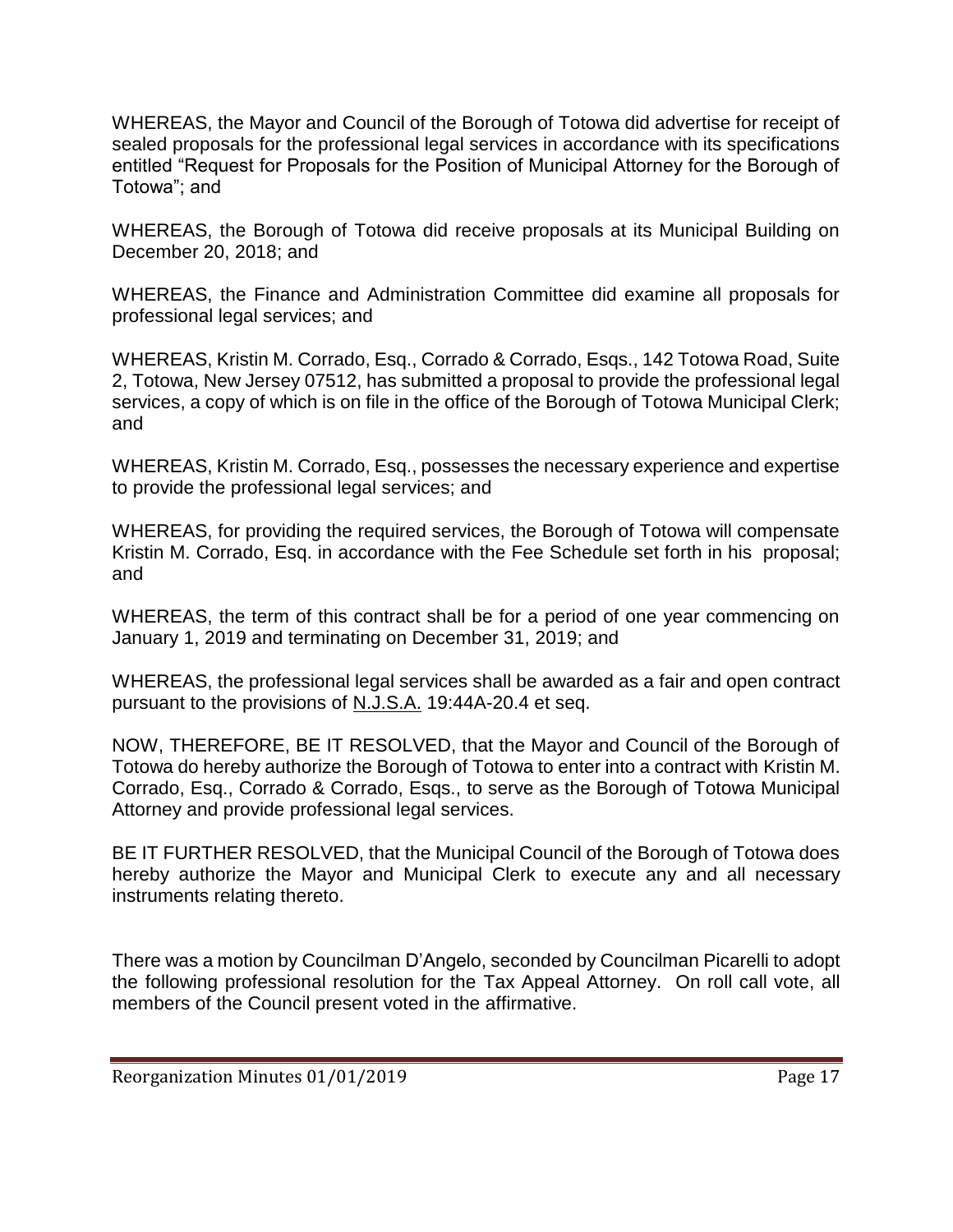# RESOLUTION NO. 19-2019

#### RESOLUTION AUTHORIZING CONTRACT FOR PROFESSIONAL LEGAL SERVICES FOR 2019 TAX APPEALS

WHEREAS, the Borough of Totowa requires the services of an attorney to serve as Special Tax Counsel for the Borough of Totowa; and

WHEREAS, the professional services to be provided by the Tax Attorney include but are not limited to defending against all tax appeals filed against the Borough of Totowa; and

WHEREAS, the Mayor and Council of the Borough of Totowa did advertise for receipt of sealed proposals for the professional legal services in accordance with its specifications entitled "Request for Proposals for the Position of Tax Attorney for the Borough of Totowa"; and

WHEREAS, the Borough of Totowa did receive proposals at its Municipal Building on December 20, 2018; and

WHEREAS, the Finance and Administration Committee did examine all proposals for professional legal services; and

WHEREAS, Raymond Reddin, Esq., Reddin Masri, LLC, 485 Totowa Road, Totowa, New Jersey 07512, has submitted a proposal to provide the professional legal services, a copy of which is on file in the office of the Borough of Totowa Municipal Clerk; and

WHEREAS, Raymond Reddin, Esq. possesses the necessary experience and expertise to provide the professional legal services; and

WHEREAS, for providing the required services, the Borough of Totowa will compensate Raymond Reddin, Esq. in accordance with the Fee Schedule set forth in his proposal not to exceed the sum of \$15,000.00; and

WHEREAS, the term of this contract shall be for a period of one year commencing on January 1, 2019 and terminating on December 31, 2019; and

WHEREAS, the professional legal services shall be awarded as a fair and open contract pursuant to the provisions of N.J.S.A. 19:44A-20.4 et seq.

NOW, THEREFORE, BE IT RESOLVED, that the Mayor and Council of the Borough of Totowa do hereby authorize the Borough of Totowa to enter into a contract with Raymond Reddin, Esq. Reddin Masri, LLC, to serve as the Borough of Totowa Tax Attorney and provide professional legal services.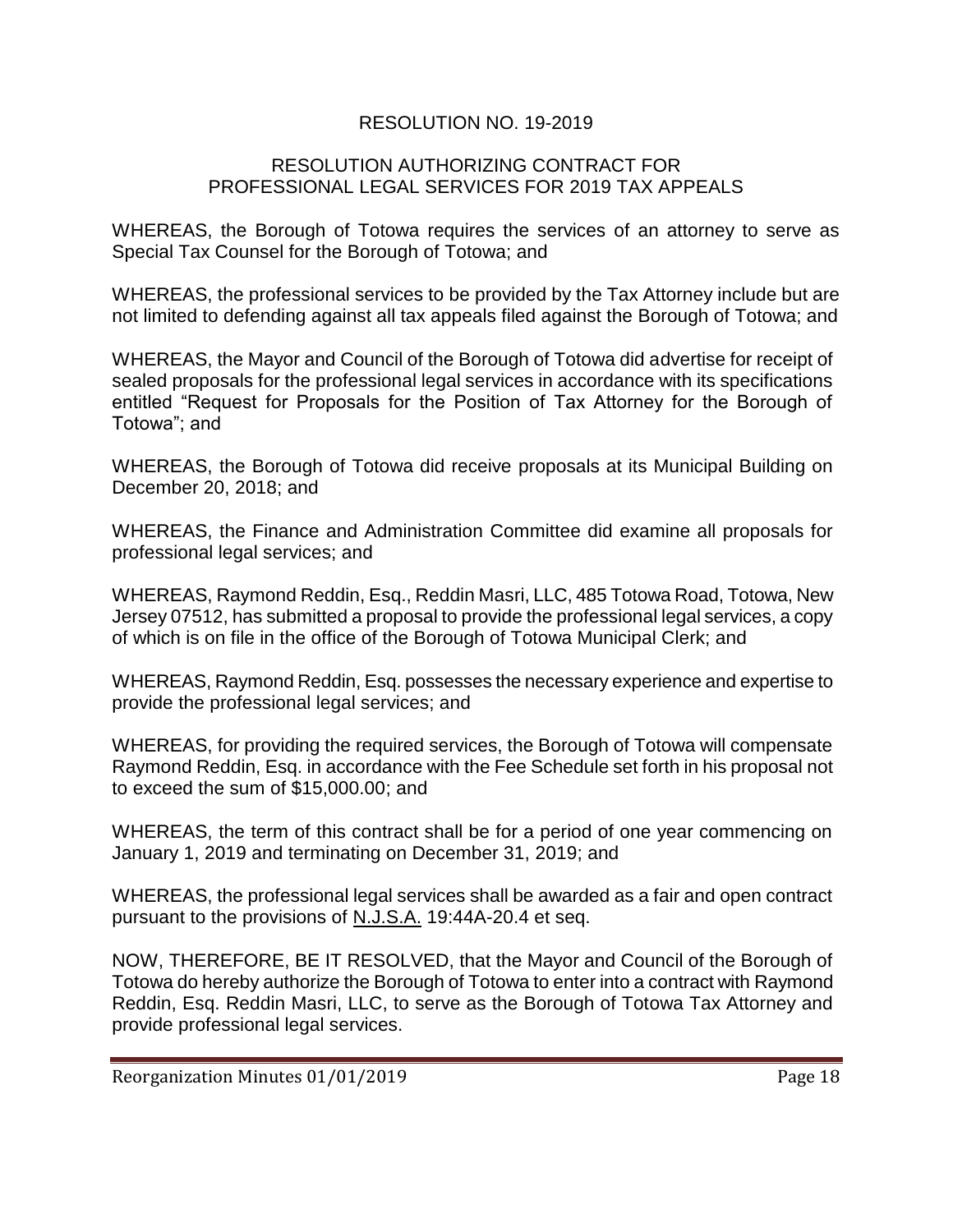BE IT FURTHER RESOLVED, that the Municipal Council of the Borough of Totowa does hereby authorize the Mayor and Municipal Clerk to execute any and all necessary instruments relating thereto.

There was a motion by Councilman D'Angelo, seconded by Councilman Picarelli to adopt the following professional resolution for the Tax Appeal Consultant. On roll call vote, all members of the Council present voted in the affirmative.

# RESOLUTION NO. 20-2019

#### RESOLUTION AUTHORIZING CONTRACT FOR PROFESSIONAL TAX APPEAL AND CONSULTING SERVICES

WHEREAS, the Mayor and Council of the Borough of Totowa desire to retain the services of a professional real estate appraisal and consulting firm on an as-needed basis in order to prepare and defend against the various tax appeals filed against the Borough of Totowa; and

WHEREAS, these professional services include but are not limited to the physical inspection of each property, verification of zoning and development approvals, preparation of appraisals, attendance at conferences and depositions and providing expert witness testimony at each trial as needed; and

WHEREAS, the Mayor and Council of the Borough of Totowa did advertise for receipt of sealed proposals for the professional tax appeal and consulting in accordance with its specifications entitled "Request for Proposals for the Position of Tax Appeal Consultant for the Borough of Totowa"; and

WHEREAS, the Borough of Totowa did receive any proposals at its Municipal Building on December 20, 2018; and

WHEREAS, the Finance and Administration Committee did examine all proposals received for professional real estate appraisal and consulting firm services; and

WHEREAS, Appraisal Consultants Corp., 293 Eisenhower Parkway, Suite 200, Livingston, New Jersey 07039, has submitted a proposal to provide the required appraisal and consulting services, a copy of which is on file in the office of the Borough of Totowa Municipal Clerk; and

WHEREAS, the firm of Appraisal Consultants Corp. possesses the necessary expertise and experience to perform the professional real estate and consulting services; and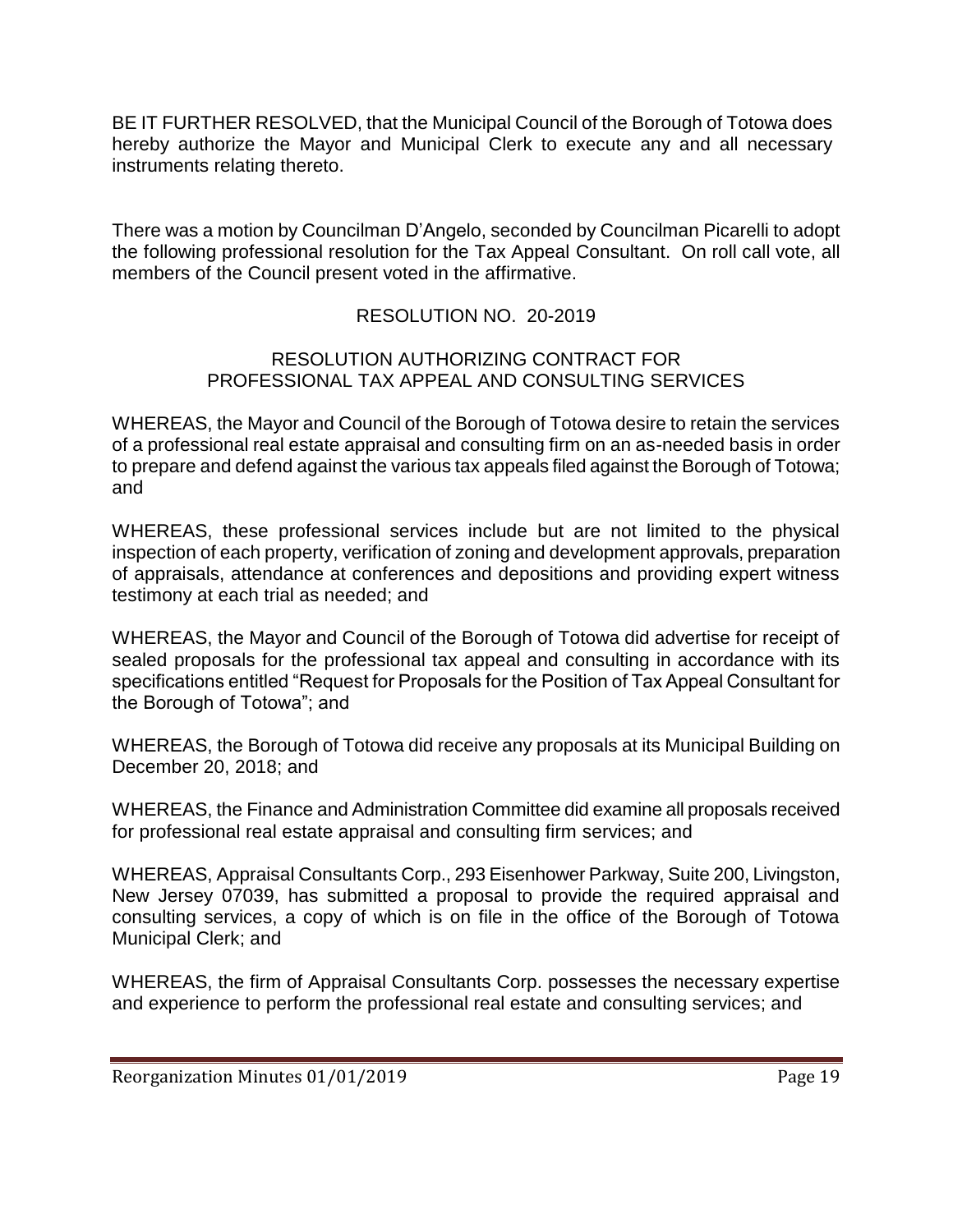WHEREAS, for providing the required services, the Borough of Totowa will compensate Appraisal Consultants Corp. in accordance with the Fee Schedule set forth in the proposal; and

WHEREAS, the term of this contract shall be for a period of one year commencing on January 1, 2019 and terminating on December 31, 2019; and

WHEREAS, the professional legal services shall be awarded as a fair and open contract pursuant to the provisions of N.J.S.A. 19:44A-20.4 et seq.

NOW, THEREFORE, BE IT RESOLVED, that the Mayor and Council of the Borough of Totowa do hereby authorize a contract with Appraisal Consultants Corp. to provide professional real estate appraisal and consulting services on an as-needed basis in order to prepare and defend against the various tax appeals filed against the Borough of Totowa.

BE IT FURTHER RESOLVED, that the Municipal Council of the Borough of Totowa does hereby authorize the Mayor and Municipal Clerk to execute any and all instruments relating thereto.

There was a motion by Councilman D'Angelo, seconded by Councilman Picarelli to adopt the following professional resolution for the Borough Auditor. On roll call vote, all members of the Council present voted in the affirmative.

# RESOLUTION NO. 21-2019

# RESOLUTION AUTHORIZING CONTRACT FOR PROFESSIONAL AUDITING SERVICES FOR 2019

WHEREAS, the Mayor and Council of the Borough of Totowa desire to retain the services of a professional accounting firm to serve as the Municipal Auditor for the Borough of Totowa; and

WHEREAS, the professional services to be provided by the Municipal Auditor include but are not limited to auditing the financial statements for the Borough of Totowa; preparing the unaudited annual financial statement; review and certification of the annual budget; and preparing the annual debt statement and performing all general auditing services as needed; and

WHEREAS, the Mayor and Council of the Borough of Totowa did advertise for receipt of sealed proposals for the professional auditing services in accordance with its specifications entitled "Request for Proposals for the Position of Municipal Auditor for the Borough of Totowa"; and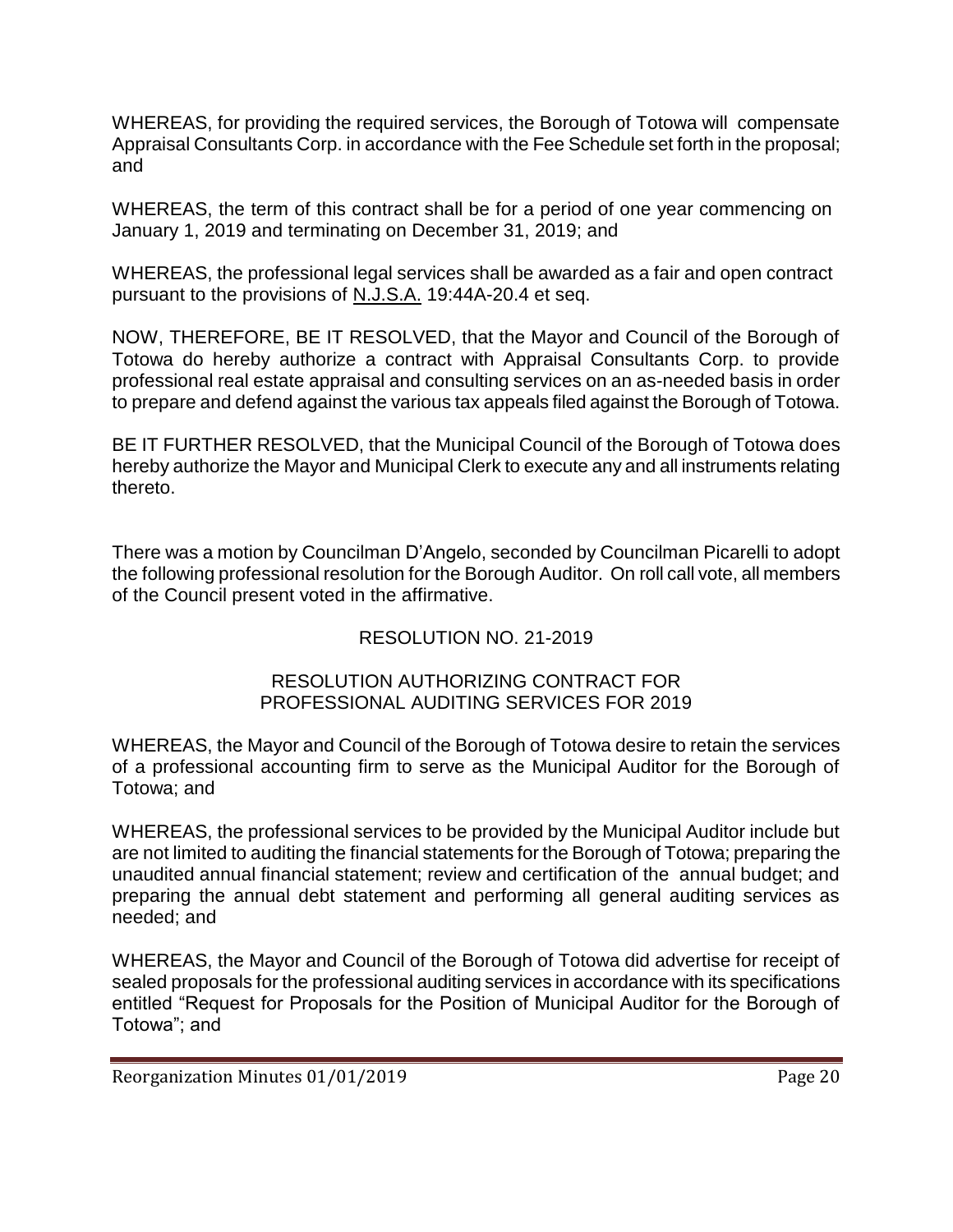WHEREAS, the Borough of Totowa did receive proposals at its Municipal Building on December 20, 2018; and

WHEREAS, the Finance and Administration Committee did examine all proposals for professional auditing services; and

WHEREAS, Lerch, Vinci & Higgins, LLP, a New Jersey Limited Liability Partnership having its principal place of business at 17-17 Route 208, Fair Lawn, New Jersey 07410, has submitted a proposal to provide the required auditing services, a copy of which is on file in the office of the Borough of Totowa Municipal Clerk; and

WHEREAS, the firm of Lerch, Vinci & Higgins, LLP possesses the necessary experience and expertise to perform the professional auditing services; and

WHEREAS, for providing the required services, the Borough of Totowa will compensate Lerch, Vinci & Higgins, LLP in accordance with their proposal; and

WHEREAS, the term of this contract shall be for a period of one year commencing on January 1, 2019 and terminating on December 31, 2019; and

WHEREAS, the professional auditing services shall be awarded as a fair and open contract pursuant to the provisions of N.J.S.A. 19:44A-20.4 et seq.

NOW, THEREFORE, BE IT RESOLVED, that the Mayor and Council of the Borough of Totowa do hereby authorize the Borough of Totowa to enter into a contract with Lerch, Vinci & Higgins, LLP to serve as the Borough of Totowa Municipal Auditor and provide professional auditing services.

NOW, BE IT FURTHER RESOLVED, that the Municipal Council of the Borough of Totowa does hereby authorize the Mayor and Municipal Clerk to execute any and all necessary instruments relating thereto.

There was a motion by Councilman D'Angelo, seconded by Councilman Picarelli to adopt the following professional resolution for the Borough Engineer. On roll call vote, all members of the Council present voted in the affirmative.

# RESOLUTION NO. 22-2019

RESOLUTION AUTHORIZING CONTRACT FOR PROFESSIONAL ENGINEERING SERVICES FOR 2019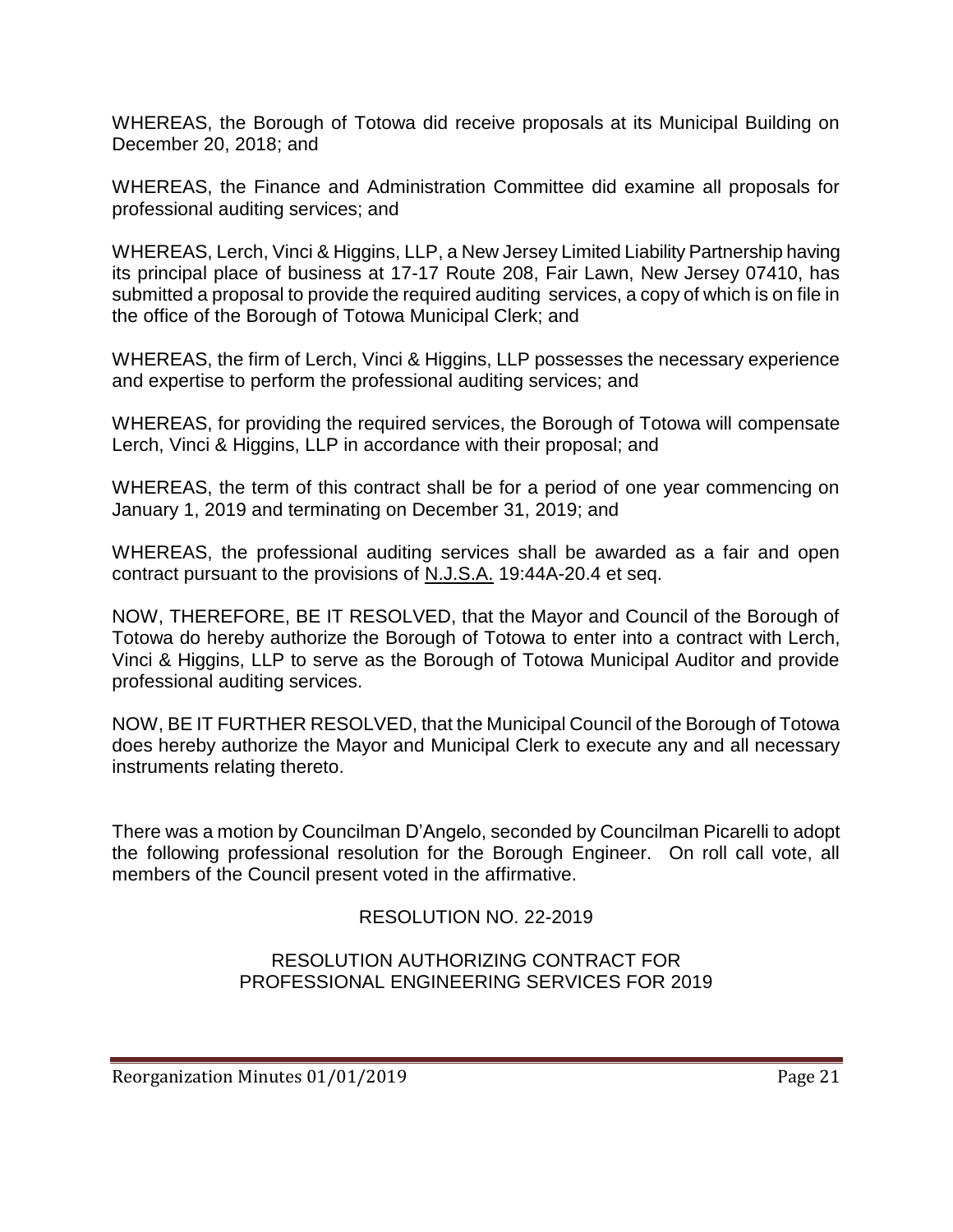WHEREAS, the Mayor and Council of the Borough of Totowa desire to retain the services of a professional engineering firm to serve as the Municipal Engineer for the Borough of Totowa; and

WHEREAS, the professional services to be provided by the Municipal Engineer include but are not limited to attending meetings of the Mayor and Council, Planning Board and Zoning Board of Adjustment as required; preparing plans, designs and specifications for all public works and improvement projects; reviewing all subdivision, site plan and variance applications; and performing all general engineering services as needed; and

WHEREAS, the Mayor and Council of the Borough of Totowa did advertise for receipt of sealed proposals for the professional engineering services in accordance with its specifications entitled "Request for Proposals for the Position of Municipal Engineer for the Borough of Totowa"; and

WHEREAS, the Borough of Totowa did receive proposals at its Municipal Building on December 20, 2018; and

WHEREAS, the Engineering and Public Property Committee did examine all proposals for professional engineering services; and

WHEREAS, Alaimo Group Consulting Engineers, a New Jersey Corporation having its principal place of business at 200 High Street, Mt. Holly, New Jersey 08060, has submitted a proposal and Fee Schedule to provide the required engineering services, a copy of which is on file in the office of the Borough of Totowa Municipal Clerk; and

WHEREAS, the firm of Alaimo Group Consulting Engineers possesses the necessary experience and expertise to perform the professional engineering services; and

WHEREAS, for providing the required services, the Borough of Totowa will compensate Alaimo Group Consulting Engineers in accordance with the Fee Schedule set forth in their proposal; and

WHEREAS, the term of this contract shall be for a period of one year commencing on January 1, 2019 and terminating on December 31, 2019; and

WHEREAS, the professional engineering services shall be awarded as a fair and open contract pursuant to the provisions of N.J.S.A. 19:44A-20.4 et seq.

NOW, THEREFORE, BE IT RESOLVED, that the Mayor and Council of the Borough of Totowa do hereby authorize the Borough of Totowa to enter into a contract with Alaimo Group Consulting Engineers to serve as the Borough of Totowa Municipal Engineer and provide professional engineering services.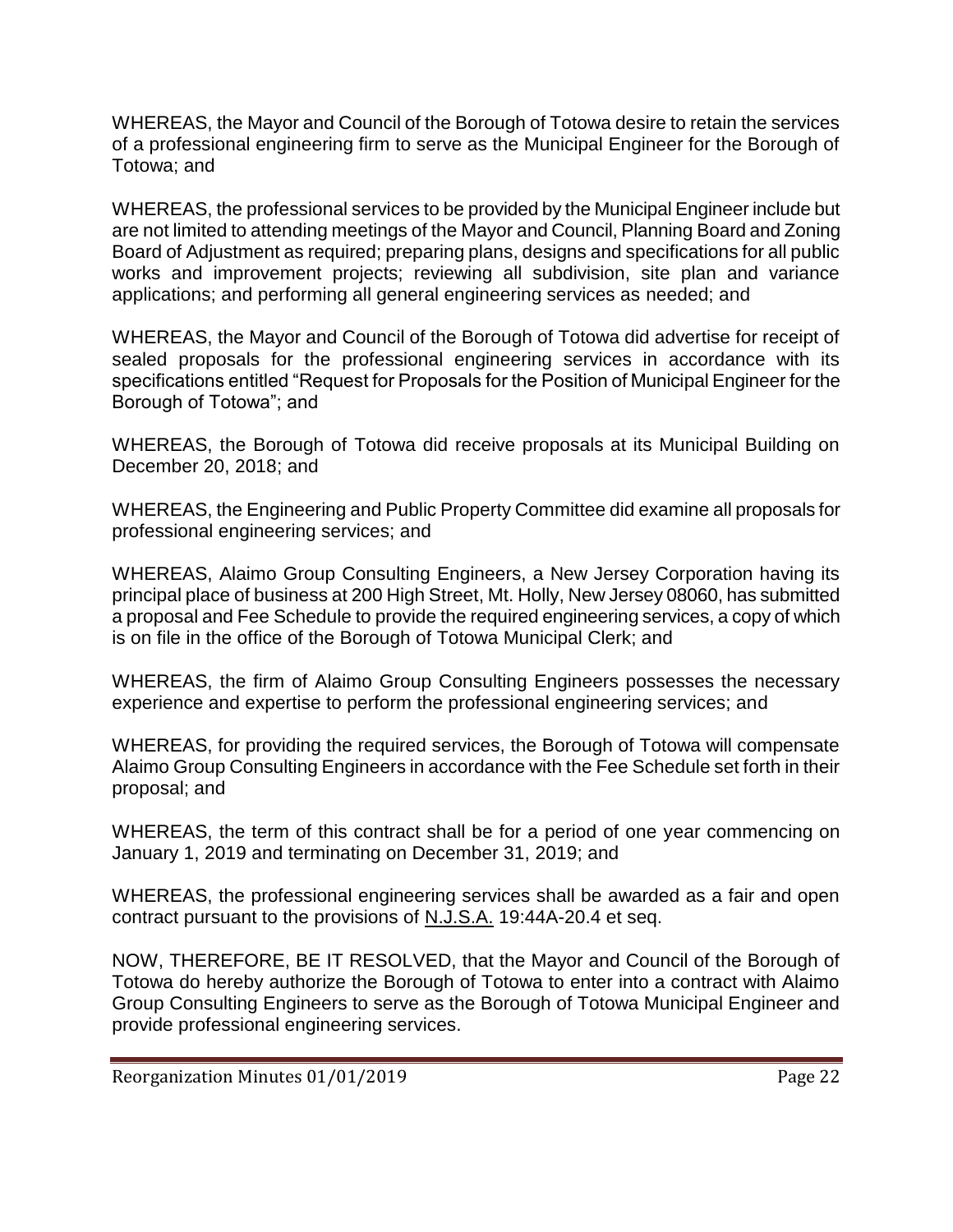BE IT FURTHER RESOLVED, that the Municipal Council of the Borough of Totowa does hereby authorize the Mayor and Municipal Clerk to execute any and all necessary instruments relating thereto.

There was a motion by Councilman D'Angelo, seconded by Councilman Picarelli to adopt the following professional resolution for the Borough Planner. On roll call vote, all members of the Council present voted in the affirmative.

# RESOLUTION NO. 23-2019

#### RESOLUTION AUTHORIZING CONTRACT FOR PROFESSIONAL PLANNING SERVICES FOR 2019

WHEREAS, the Borough of Totowa requires the services of a professional planner to provide general consulting services on an as-needed basis to assist the Borough of Totowa, Planning Board and Board of Adjustment; and

WHEREAS, the Mayor and Council of the Borough of Totowa did advertise for receipt of sealed proposals for the professional planning services in accordance with its specifications entitled "Request for Proposals for the Position of Municipal Planner for the Borough of Totowa"; and

WHEREAS, the Borough of Totowa did receive proposals at its Municipal Building on December 20, 2018; and

WHEREAS, the Liaison and Inspection Committee did examine all proposals for professional planning services; and

WHEREAS, Maser Consulting P.A., having its principal place of business at 53 Frontage Road, Suite 110, Hampton, New Jersey 08827, has submitted a proposal to provide the required planning services, a copy of which is on file in the office of the Borough of Totowa Municipal Clerk; and

WHEREAS, the firm of Maser Consulting P.A. possesses the necessary experience and expertise to perform the professional planning services; and

WHEREAS, for providing the required services, the Borough of Totowa will compensate, Maser Consulting P.A. in accordance with their proposal; and

WHEREAS, the term of this contract shall be for a period of one year commencing on January 1, 2019 and terminating on December 31, 2019; and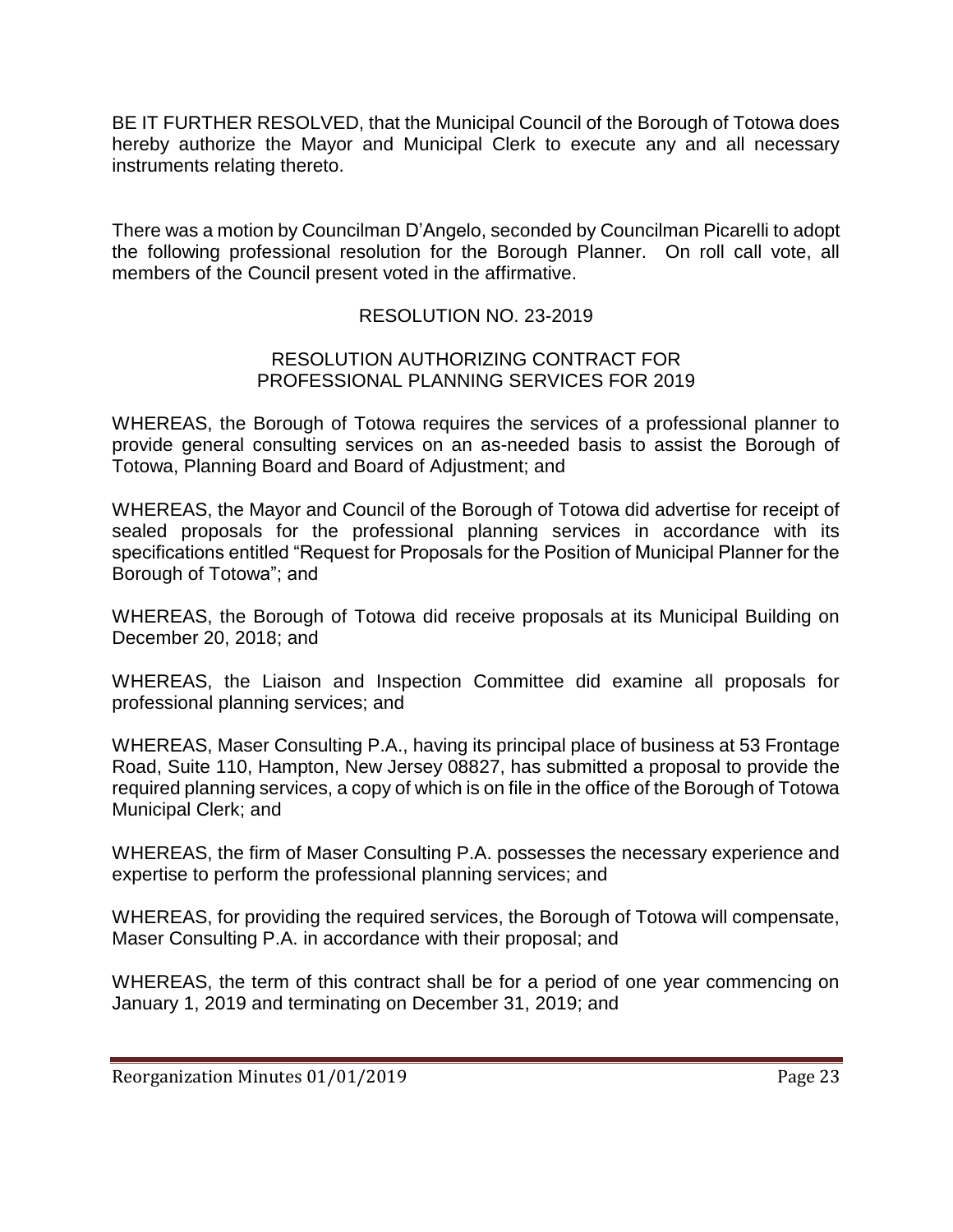WHEREAS, the professional planning services shall be awarded as a fair and open contract pursuant to the provisions of N.J.S.A. 19:44A-20.4 et seq

NOW, THEREFORE, BE IT RESOLVED, that the Mayor and Council of the Borough of Totowa do hereby authorize the Borough of Totowa to enter into a contract with Maser Consulting P.A to serve as the Borough of Totowa Municipal Planner and provide professional planning services.

BE IT FURTHER RESOLVED, that the Municipal Council of the Borough of Totowa does hereby authorize the Mayor and Municipal Clerk to execute any and all necessary instruments relating thereto.

There was a motion by Councilman D'Angelo, seconded by Councilman Picarelli to adopt the following professional resolution for the Risk Management Consultant. On roll call vote, all members of the Council present voted in the affirmative.

# RESOLUTION NO. 24-2019

#### RESOLUTION AUTHORIZING CONTRACT FOR RISK MANAGEMENT CONSULTANT SERVICES FOR 2019

WHEREAS, the Mayor and Council of the Borough of Totowa desire to retain the services of a licensed firm to serve as the Risk Management Consultant for the Borough of Totowa; and

WHEREAS, the professional services to be provided for the Borough of Totowa by the Risk Management Consultant include but are not limited to identifying its insurable exposures, selecting the various coverage's, reviewing Certificates of Insurance from contractors, vendors and professionals and assisting with the settlement of claims as needed; and

WHEREAS, the Mayor and Council of the Borough of Totowa did advertise for receipt of sealed proposals for the professional risk management services in accordance with its specifications entitled "Request for Proposals for Risk Management Consultant Services for the Borough of Totowa"; and

WHEREAS, the Borough of Totowa did receive proposals at its Municipal Building on December 20, 2018; and

WHEREAS, the Finance and Administration Committee did examine all proposals for professional Risk Management Consultant services; and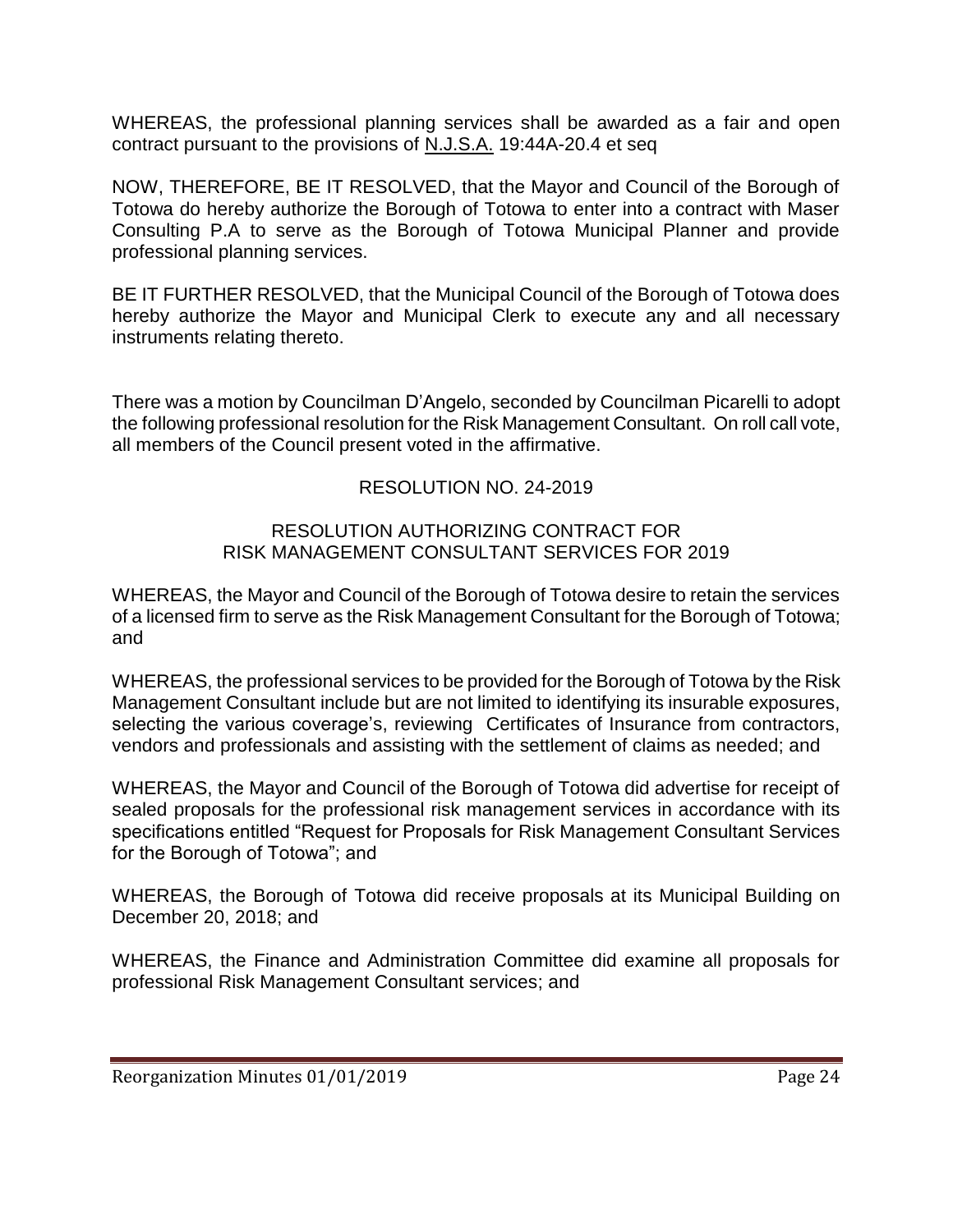WHEREAS, Strategic Insurance Partners, 492 Franklin Avenue, Nutley, New Jersey 07110, has submitted a proposal to provide the grant writing and alternative financial consulting services, a copy of which is on file in the office of the Borough of Totowa Municipal Clerk; and

WHEREAS, the firm of Strategic Insurance Partners possesses the necessary experience and expertise to perform the professional Risk Management Consulting services; and

WHEREAS, for providing the required services, the Borough of Totowa will compensate, Strategic Insurance Partners in accordance with their proposal; and

WHEREAS, the term of this contract shall be for a period of one year commencing on January 1, 2019 and terminating on December 31, 2019; and

WHEREAS, the professional Risk Management Consultant services shall be awarded as a fair and open contract pursuant to the provisions of N.J.S.A. 19:44A-20.4 et seq.

NOW, THEREFORE, BE IT RESOLVED, that the Mayor and Council of the Borough of Totowa do hereby authorize the Borough of Totowa to enter into a contract with Strategic Insurance Partners to serve as the Borough of Totowa Risk Management Consultant.

BE IT FURTHER RESOLVED, that the Municipal Council of the Borough of Totowa does hereby authorize the Mayor and Municipal Clerk to execute any and all necessary instruments relating thereto.

There was a motion by Councilman D'Angelo, seconded by Councilman Picarelli to adopt the following professional resolution for the Bond Counsel. On roll call vote, all members of the Council present voted in the affirmative.

# RESOLUTION NO. 25-2019

#### RESOLUTION AUTHORIZING CONTRACT FOR PROFESSIONAL LEGAL BONDING SERVICES FOR 2019

WHEREAS, the Mayor and Council of the Borough of Totowa desire to retain the services of a law firm to provide specialized legal services in connection with the authorization and issuance of bonds and bond anticipation notes in the Borough of Totowa; and

WHEREAS, the professional services to be provided by Municipal Bond Counsel include but are not limited to the review of such procedures and the rendering of approving legal opinions acceptable to the financial community; and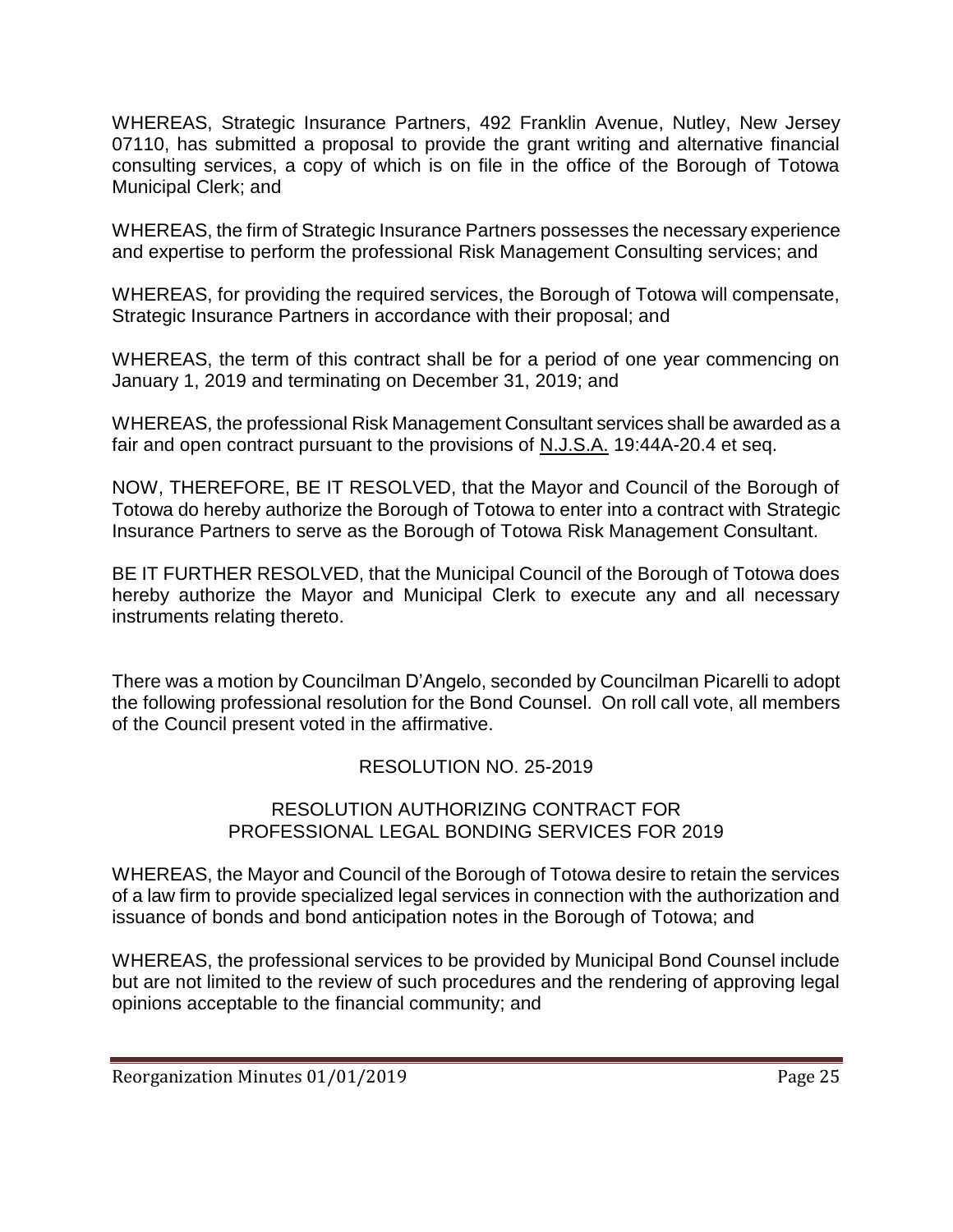WHEREAS, the Mayor and Council of the Borough of Totowa did advertise for receipt of sealed proposals for the professional legal bonding services in accordance with its specifications entitled "Request for Proposals for the Position of Bond Counsel for the Borough of Totowa"; and

WHEREAS, the Borough of Totowa did receive proposals at its Municipal Building on December 20, 2018; and

WHEREAS, the Finance and Administration Committee did examine all proposals for professional bond counsel services; and

WHEREAS, the law firm of McManimon, Scotland & Bauman, LLC, with offices located at 75 Livingston Avenue, Second Floor, Roseland, New Jersey 07068 has submitted a proposal to provide the required legal services, a copy of which is on file in the office of the Borough of Totowa Municipal Clerk; and

WHEREAS, McManimon, Scotland & Bauman, LLC is a bond counsel firm that is recognized by the financial community and possesses the necessary experience and expertise to perform the professional legal services; an

WHEREAS, for providing the required services, the Borough of Totowa will compensate McManimon, Scotland & Bauman, LLC in accordance with the fee schedule set forth in their proposal; and

WHEREAS, the term of this contract shall be for a period of one year commencing on January 1, 2019 and terminating on December 31, 2019; and

WHEREAS, the professional legal bond services shall be awarded as a fair and open contract pursuant to the provisions of N.J.S.A. 19:44A-20.4 et seq.

NOW, THEREFORE, BE IT RESOLVED, that the Mayor and Council of the Borough of Totowa do hereby authorize the Borough of Totowa to enter into a contract with McManimon, Scotland & Bauman, LLC to serve as the Borough of Totowa Municipal Bond Counsel and to provide professional legal bonding services.

BE IT FURTHER RESOLVED, that the Municipal Council of the Borough of Totowa does hereby authorize the Mayor and Municipal Clerk to execute any and all necessary instruments relating thereto.

There was a motion by Councilman D'Angelo, seconded by Councilman Picarelli to adopt the following professional resolution for the Special Counsel. On roll call vote, all members of the Council present voted in the affirmative.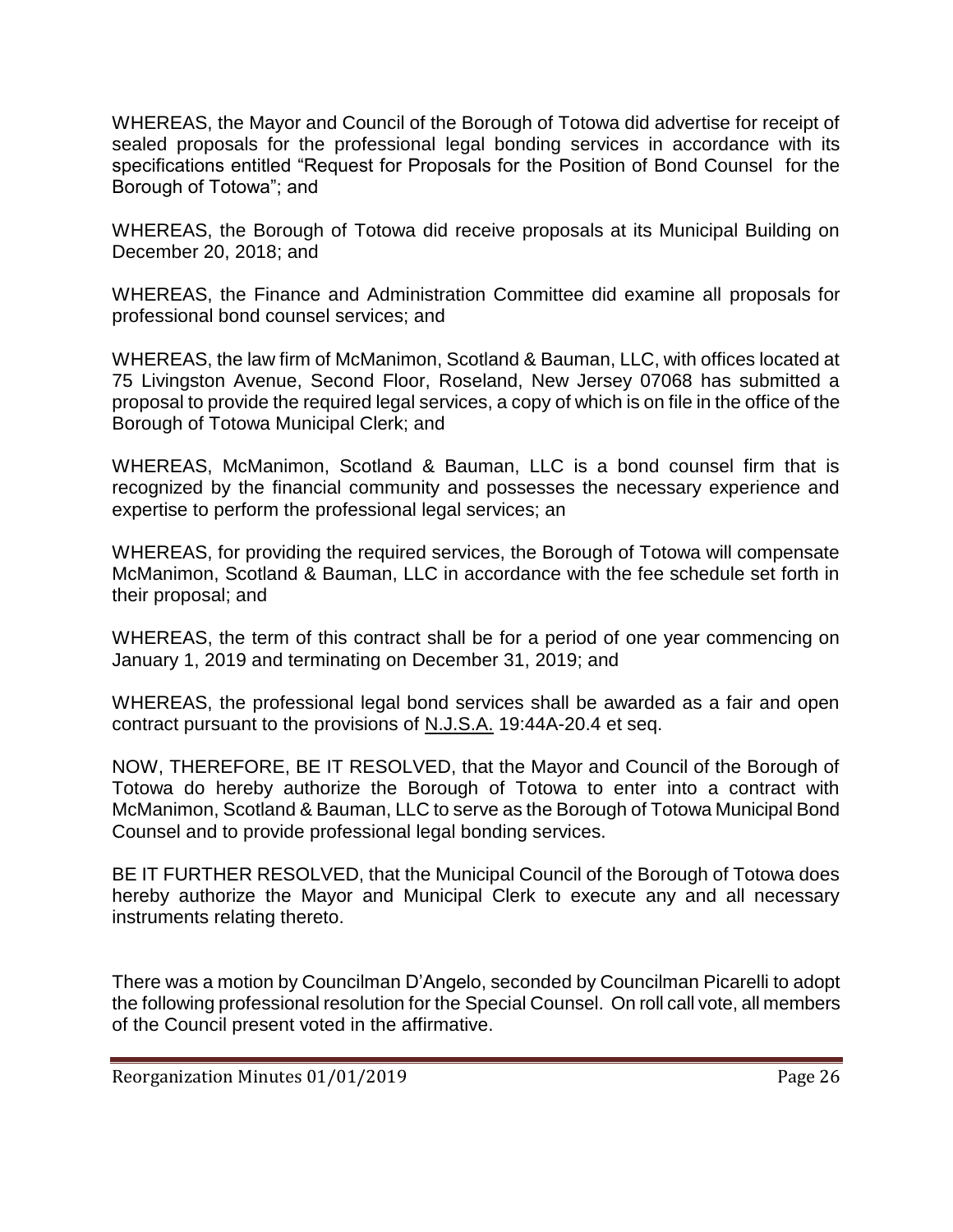## RESOLUTION NO. 26-2019

#### RESOLUTION AUTHORIZING CONTRACT FOR SPECIAL COUNSEL LEGAL SERVICES FOR 2019

WHEREAS, the Borough of Totowa requires the services of an attorney to serve as Special Counsel for the Borough of Totowa and represent the interests of the Borough of Totowa; and

WHEREAS, Special Counsel shall be an attorney at law of the State of New Jersey and shall provide legal advice, research and assistance on any development, redevelopment and/or special projects as needed; and

WHEREAS, the professional services to be provided by Special Counsel Attorney include but are not limited to attending meetings of the Mayor and Council and Committee meetings as required; drafting deeds, agreements, contracts and easements; reviewing documents as requested; representing the Borough of Totowa in negotiations with the State of New Jersey, possible developers and all regulatory bodies; and advising the Borough of Totowa in any matter which the Borough may have a present or future interest; and

WHEREAS, the Mayor and Council of the Borough of Totowa did advertise for receipt of sealed proposals for the professional legal services in accordance with its specifications entitled "Request for Qualifications for the Solicitation of Professional Service Contracts for Special Counsel"; and

WHEREAS, the Borough of Totowa did receive proposals at its Municipal Building on December 20, 2018; and

WHEREAS, the Finance and Administration Committee did examine all proposals for professional bond counsel services; and

WHEREAS, the law firm of McManimon, Scotland & Bauman, LLC, with offices located at 75 Livingston Avenue, Second Floor, Roseland, New Jersey 07068 has submitted a proposal to provide the required legal services, a copy of which is on file in the office of the Borough of Totowa Municipal Clerk; and

WHEREAS, the firm of McManimon, Scotland & Baumann, LLC possesses the necessary experience and expertise to provide the professional legal services; and

WHEREAS, for providing the required services, the Borough of Totowa will compensate McManimon, Scotland & Baumann, LLC in accordance with the Fee Schedule set forth in their proposal; and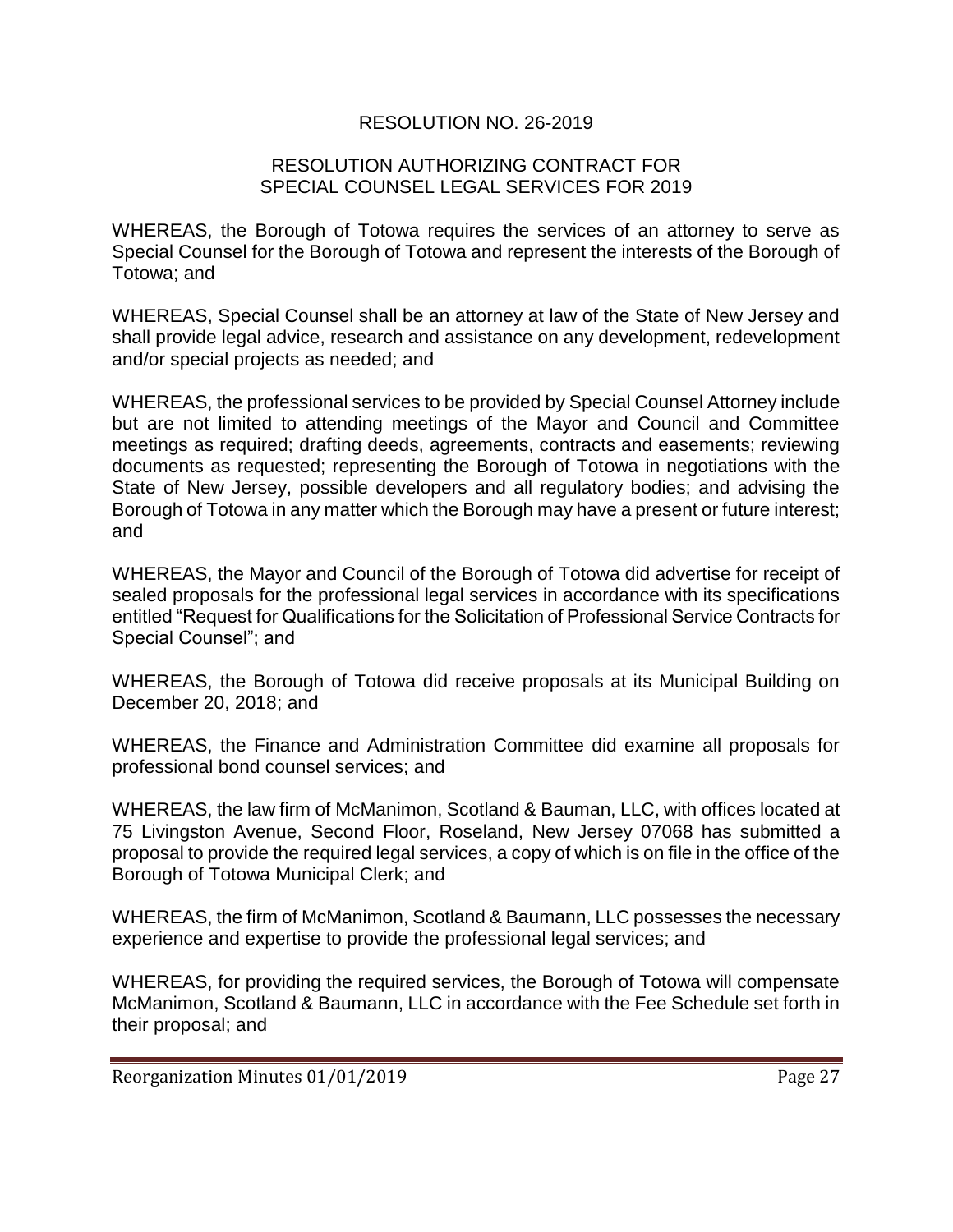WHEREAS, the term of this contract shall be for a period of one year commencing on January 1, 2019 and terminating on December 31, 2019; and

WHEREAS, the professional legal services shall be awarded as a fair and open contract pursuant to the provisions of N.J.S.A. 19:44A-20.4 et seq.

NOW, THEREFORE, BE IT RESOLVED, that the Mayor and Council of the Borough of Totowa do hereby authorize the Borough of Totowa to enter into a contract with McManimon, Scotland & Baumann, LLC to serve as Special Counsel to the Borough of Totowa and provide professional legal services.

BE IT FURTHER RESOLVED, that the Municipal Council of the Borough of Totowa does hereby authorize the Mayor and Municipal Clerk to execute any and all necessary instruments relating thereto.

There was a motion by Councilman D'Angelo, seconded by Councilman Picarelli to adopt the following professional resolution for the Grant Writer. On roll call vote, all members of the Council present voted in the affirmative.

# RESOLUTION NO. 27-2019

#### RESOLUTION AUTHORIZING CONTRACT FOR PROFESSIONAL GRANT WRITING SERVICES FOR 2019

WHEREAS, the Mayor and Council of the Borough of Totowa desire the services of a professional grant writing firm to assist the Borough of Totowa with securing federal and state appropriations, grant procurement and alternative funding methodologies; and

WHEREAS, the Mayor and Council of the Borough of Totowa did advertise for receipt of sealed proposals for the professional grant writing services in accordance with its specifications entitled "Request for Proposals for the Position of Municipal Grant Writer for the Borough of Totowa"; and

WHEREAS, the Borough of Totowa did receive proposals at its Municipal Building on December 20, 2018; and

WHEREAS, the Finance and Administration Committee did examine all proposals for professional grant writing services; and

WHEREAS, Millennium Strategies LLC, 60 Roseland Avenue, Caldwell, New Jersey 07006, has submitted a proposal to provide the grant writing and alternative financial consulting services, a copy of which is on file in the office of the Borough of Totowa Municipal Clerk; and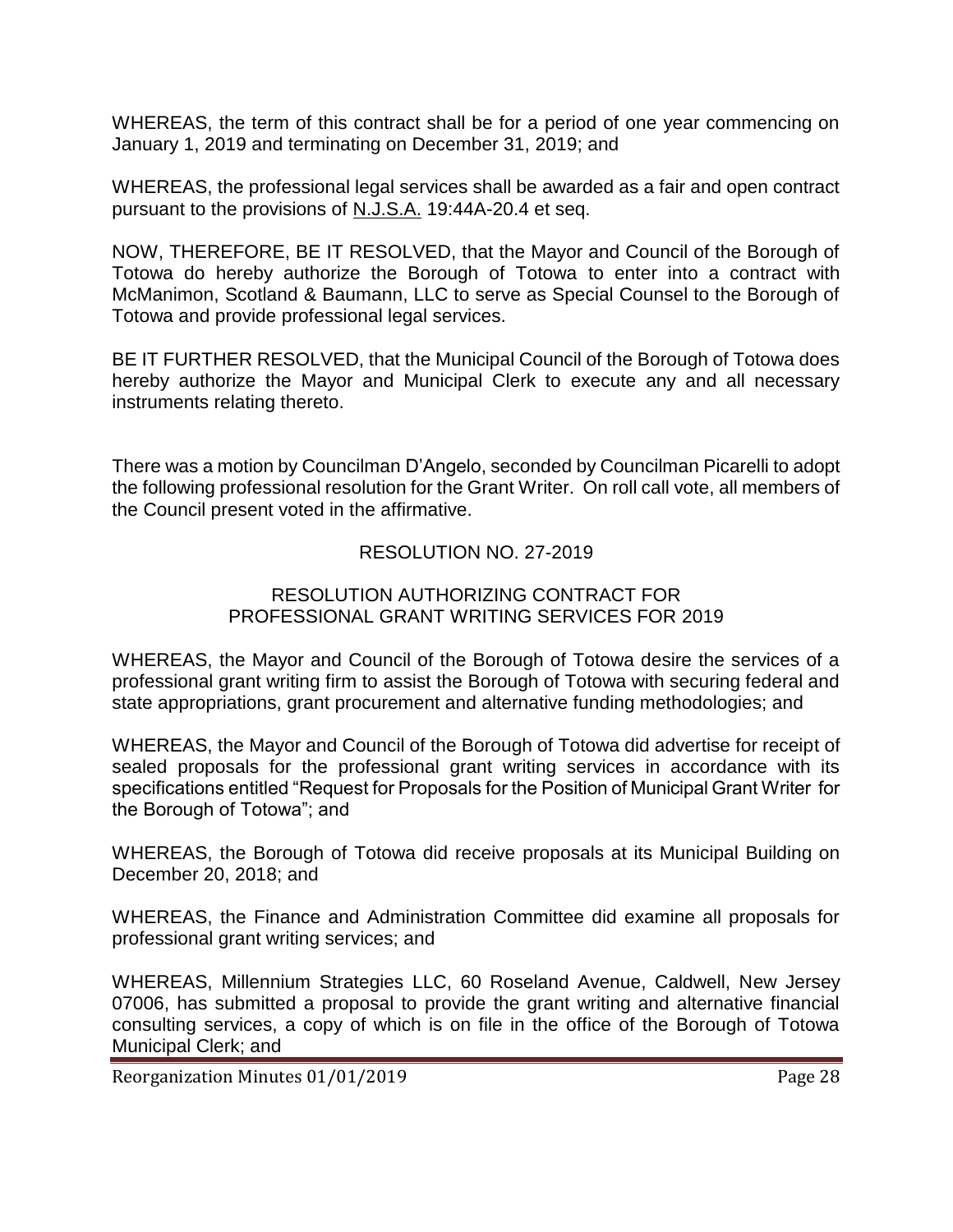WHEREAS, the firm of Millennium Strategies LLC possesses the necessary experience and expertise to perform the professional grant writing services; and

WHEREAS, for providing the required services, the Borough of Totowa will compensate, Millennium Strategies LLC in accordance with their proposal; and

WHEREAS, the term of this contract shall be for a period of one year commencing on January 1, 2019 and terminating on December 31, 2019; and

WHEREAS, the professional grant writing services shall be awarded as a fair and open contract pursuant to the provisions of N.J.S.A. 19:44A-20.4 et seq.

NOW, THEREFORE, BE IT RESOLVED, that the Mayor and Council of the Borough of Totowa do hereby authorize the Borough of Totowa to enter into a contract with Millennium Strategies LLC to serve as the Borough of Totowa Municipal Grant Writer and provide professional grant writing services.

BE IT FURTHER RESOLVED, that the Municipal Council of the Borough of Totowa does hereby authorize the Mayor and Municipal Clerk to execute any and all necessary instruments relating thereto.

The following appointments were made by Mayor Coiro and do not require Council consent or confirmation:

| <b>TERM/YEARS</b> | <b>APPOINTED</b>        |
|-------------------|-------------------------|
| 4                 | <b>Anthony Murphy</b>   |
| 2                 | <b>Anthony Sabatino</b> |
|                   | Louis D'Angelo          |
|                   | <b>James Niland</b>     |
| 5                 | <b>Kevin Barnes</b>     |
| 5                 | <b>Gregory Luciano</b>  |
| 5                 | James Booth             |
|                   | Maria Murphy            |
|                   | Debra Andriani          |
| 4                 | Gordon Geiger           |
|                   |                         |

Mayor Coiro announced the following Council Committees for the year 2019. The first Councilman/Councilwoman listed is the Chair of that Committee.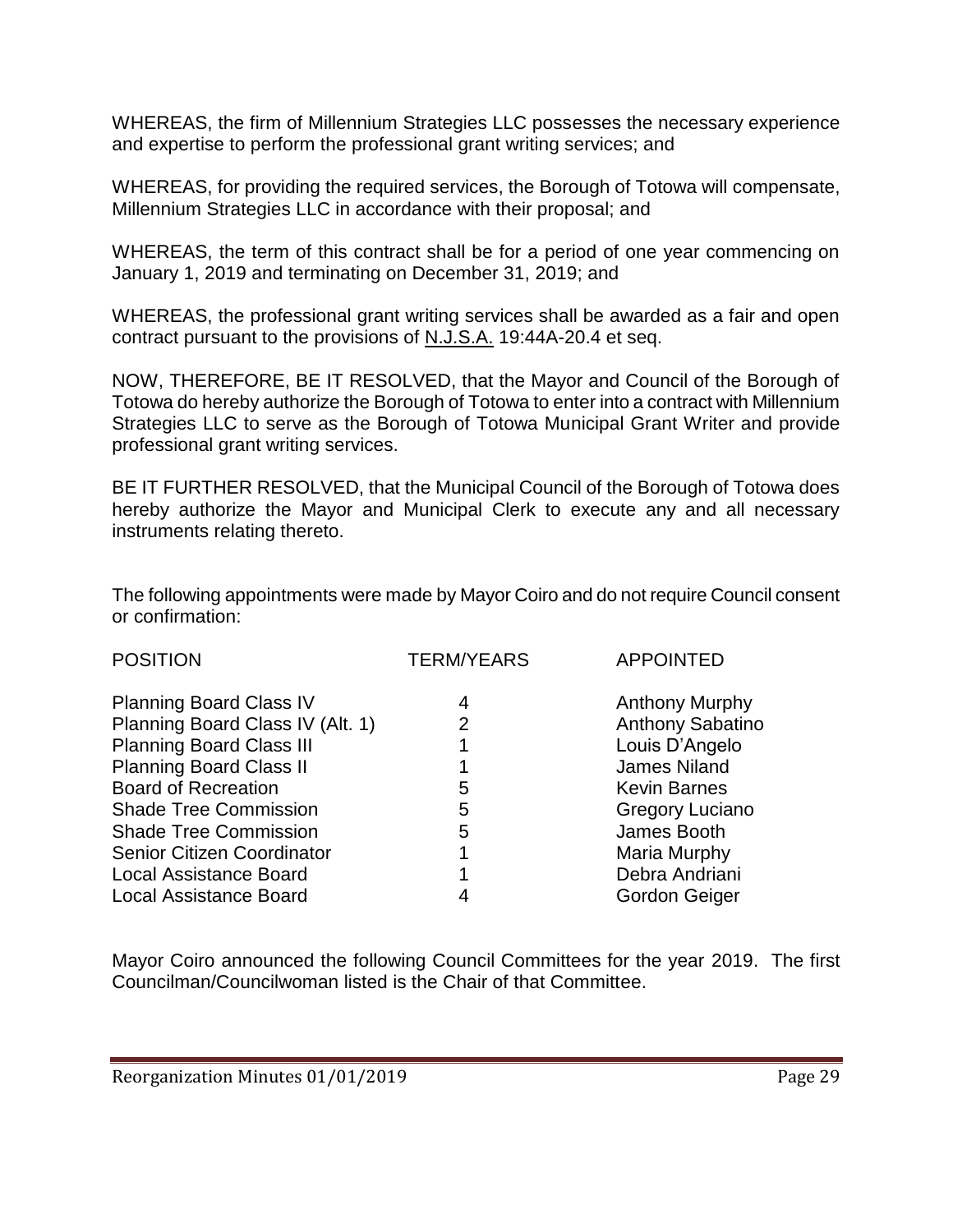# FINANCE & ADMINISTRATION

|                                                                                                                                 | <b>PICARELLI</b> | D'ANGELO                                                                  | <b>CAPO</b>                                                                  |
|---------------------------------------------------------------------------------------------------------------------------------|------------------|---------------------------------------------------------------------------|------------------------------------------------------------------------------|
| Auditor<br><b>Budgetary Control</b><br><b>Tax Collector</b><br>Assessor<br>Garbage<br>Legal<br><b>Uniform Construction Code</b> |                  | Insurance<br>Treasury<br><b>Municipal Court</b><br><b>Street Lighting</b> |                                                                              |
|                                                                                                                                 |                  | PUBLIC SAFETY                                                             |                                                                              |
|                                                                                                                                 | D'ANGELO         | <b>CAPO</b>                                                               | <b>BUCHER</b>                                                                |
| Police<br>Dog License                                                                                                           |                  | Fire                                                                      | <b>First Aid</b><br><b>Uniform Fire Code</b>                                 |
|                                                                                                                                 |                  | <b>PUBLIC WORKS</b>                                                       |                                                                              |
|                                                                                                                                 | <b>BUCHER</b>    | <b>PALAZZO</b>                                                            | <b>PICARELLI</b>                                                             |
| Roads                                                                                                                           |                  | <b>Storm Drainage</b><br><b>Flood Control</b>                             | Water                                                                        |
| <b>ENGINEERING &amp; PUBLIC PROPERTY</b>                                                                                        |                  |                                                                           |                                                                              |
|                                                                                                                                 | CAPO             | <b>ANDRIANI</b>                                                           | <b>D'ANGELO</b>                                                              |
| Engineering                                                                                                                     |                  | Sewer                                                                     | <b>All Public Property</b>                                                   |
| <b>LIAISON &amp; INSPECTION</b>                                                                                                 |                  |                                                                           |                                                                              |
|                                                                                                                                 | <b>ANDRIANI</b>  | <b>BUCHER</b>                                                             | <b>PALAZZO</b>                                                               |
| <b>Board of Health</b><br>Library<br><b>Shade Tree</b>                                                                          |                  | Recreation<br><b>Planning Board</b>                                       | <b>Swimming Pool</b><br>Board of Adjustment<br><b>Local Assistance Board</b> |
| <b>LEGISLATIVE &amp; ORDINANCES</b>                                                                                             |                  |                                                                           |                                                                              |
|                                                                                                                                 | <b>PALAZZO</b>   | <b>PICARELLI</b>                                                          | <b>ANDRIANI</b>                                                              |
| Ordinances                                                                                                                      |                  | Legislation                                                               | Licenses                                                                     |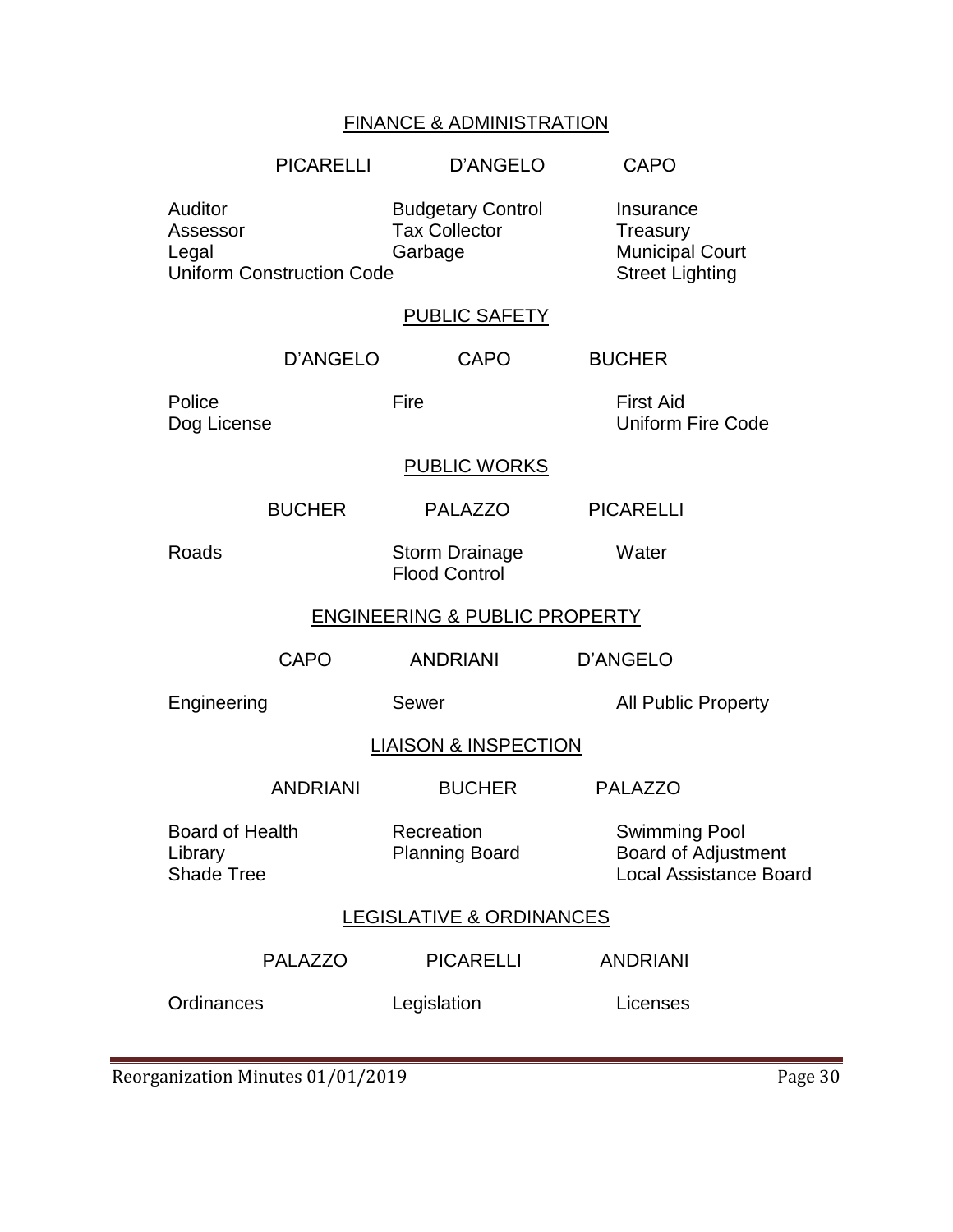Mayor Coiro asked Monsignor Naughton to give the benediction.

Mayor Coiro gave his annual New Year's State of the Municipality Address and Message to the Citizens of the Borough of Totowa.

Dear Fellow Residents,

It is hard for me to believe that nineteen years have already passed since you first elected me as the mayor of Totowa. The time has passed quickly and I have truly enjoyed my time in office. Our town has changed in many ways since I first took office and I am sure it will continue to change. I am honored that you have re-elected me as mayor and look forward to serving our wonderful community for another four years. The only way it has been possible for me to serve for nineteen years is to have the support of my entire family and relatives, including in laws; but especially my wife, Marygrace, and my children, Alyssa and Matthew. It is with their support and understanding that allowed me to spend the appropriate time for our community.

I'd like to again welcome back Anthony Picarelli and Lisa Palazzo to the Council and congratulate them on their recent election victory. For Anthony, it was his third successful election and for Lisa- her first. You heard from each of them earlier. As you can tell, both Anthony and Lisa have Totowa's best interest at heart. I am happy to have them on our team and I know I can count on them to continue to serve Totowa well in the future.

As I do each New Year's Day, I would like to review some of the events and accomplishments that took place in our town during the past year and to announce some of the plans we have for 2019. Beginning with our infrastructure, we repaved Heritage Court, Knollwood Ave, Wentick St, Dunkerly St, and portions of Greene Ave, Carroll Place and Craig Court in 2018. With a grant from the Department of Transportation, we will be repaving portions of Furler Street, Jefferson Place, Raphael Road, Adams Drive, and Winifred Drive in 2019. Our paving on Furler Street has been delayed due to work being performed by PSEG and the installation of new water lines by the Borough. We will also look to pave William Place, Haven Ave, and Roseland Ave in 2019 utilizing our own funds.

We applied for another grant from Passaic County to continue relining our sanitary sewers and were recently notified that it has been awarded to us. Our most recent award for William Place between Jefferson Place and Totowa Road to repair a collapsed section of the water main will mark Phase 7 of our sewer lining efforts. We will continue looking at ways to improve our water and sewer system while alleviating flooding to our residents. For example, in 2018, we joined the Passaic Valley Regional Flood Control Board with Woodland Park and Little Falls. Jointly, the three communities will seek grants to improve conditions along the Passaic River. Joining this regional board is another example of a closer working relationship that we have forged with our neighboring communities of Woodland Park and Little Falls.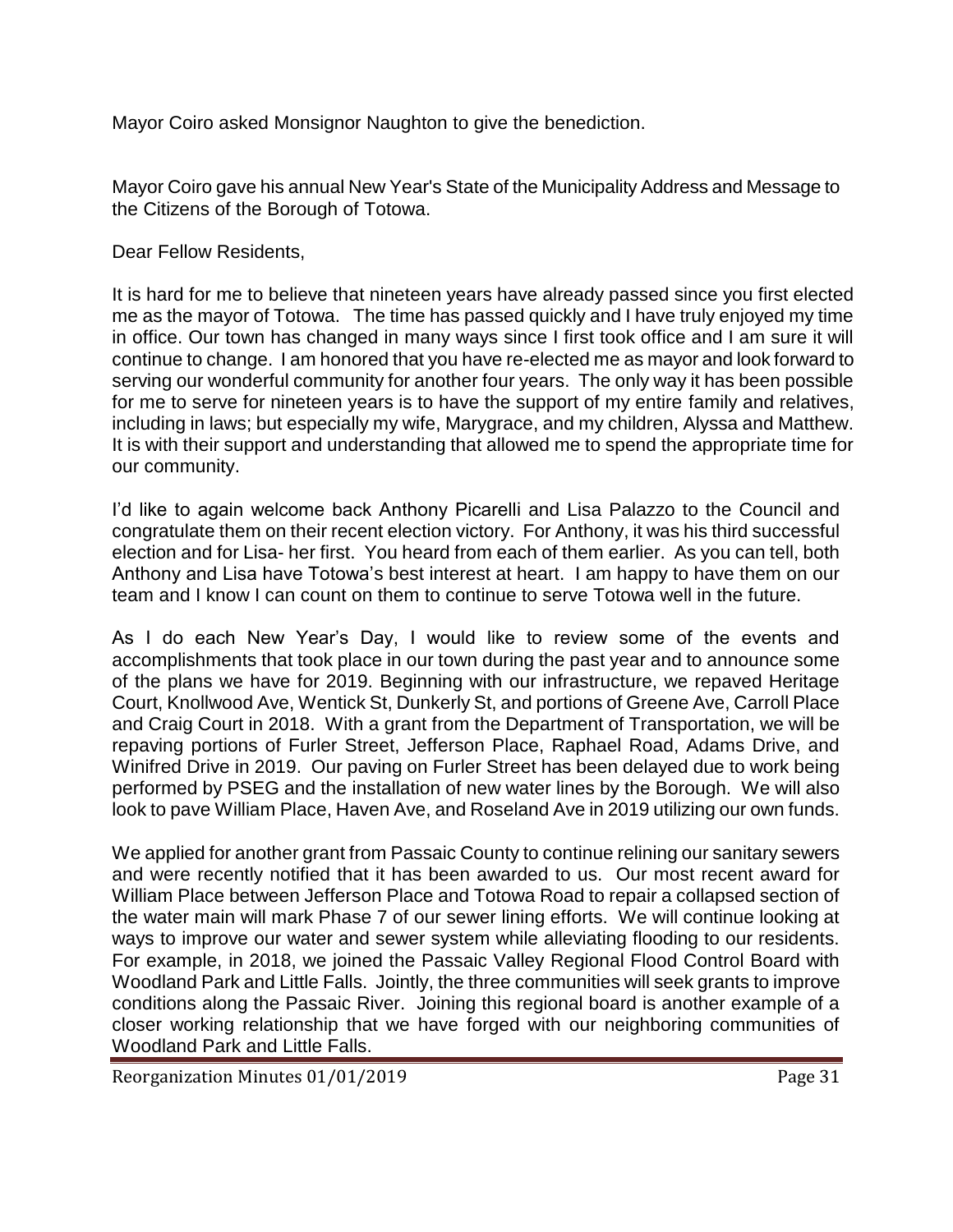Another example of our infrastructure improvements will be at our pump station on Riverview Drive that will undergo significant renovations in 2019 which are urgently needed and represent an upgrade to that facility. These renovations will cost over \$300,000. In addition, a new ladder truck was purchased for the fire department in 2018 and will be delivered in 2019, costing \$1 million. We have been saving for both of these projects for the past several years so we will not incur any debt for these capital expenditures.

At both the PAL and Kennedy Field, due to grants we received from the Passaic County Open Space Fund, we refurbished parks at both fields with new playground equipment and mulch. Our younger residents can now enjoy this new equipment at each of these parks. We will continue to pursue more grants for our parks.

As most residents already know by now, in June, 2014, the State of New Jersey closed down the North Jersey Development Center on Minnisink Road. This facility had been in operation in Totowa since 1928. In August, 2016, we issued a "plan for redevelopment" and request for proposal that outlined how we would like to see the site redeveloped. We selected a redeveloper in January 2017 after reviewing and analyzing all bids. The redeveloper presented conceptual plans to the Planning Board in August, 2017, and then presented the first parcel to be developed to the Planning Board in November 2017. The first facility to be built will be a data center, and construction began in 2018. As anyone who has passed by this site recently can attest, it sure looks different. We know that the residents adjacent to the site have been living through this construction. We have been working with the redeveloper to minimize the disruption to these residents. In July of 2018, plans for a medical office building on a second parcel were presented and approved by the Planning Board. Once construction on each parcel is completed, the additional ratables will ease the tax burden on our residents. We will remain very involved in the development of this site.

As I reported to you last year, like many other municipalities in the State of New Jersey, we were in the midst of a judiciary review of our obligation for providing affordable housing in Totowa. We spent a considerable amount of time in balancing the availability of land for denser developments with the obligation to provide affordable housing. I am very pleased to report that the Honorable Judge Brogan approved our affordable housing plan in December 2018. Judge Brogan commented that Totowa had been proactive in our approach and complemented us for adhering to the spirit of the law. This approval is significant as it means that our town has certainty in our obligations through 2025 and we can plan knowing what our obligations are. I would like to thank our attorneys, Bob and Kristin Corrado and Rich Brigliadoro, our planner, Darlene Green, and our engineers at Alaimo, who worked tirelessly with all stakeholders to get this agreement done.

Our community continues to be strengthened by the support of our professional staff and volunteers. Our employees are proud to work for the Borough and I receive many compliments from residents about their willingness to help. I thank our volunteers, which include our fire fighters, first aid squad members, PAL members, and members of our

Reorganization Minutes 01/01/2019 Page 32